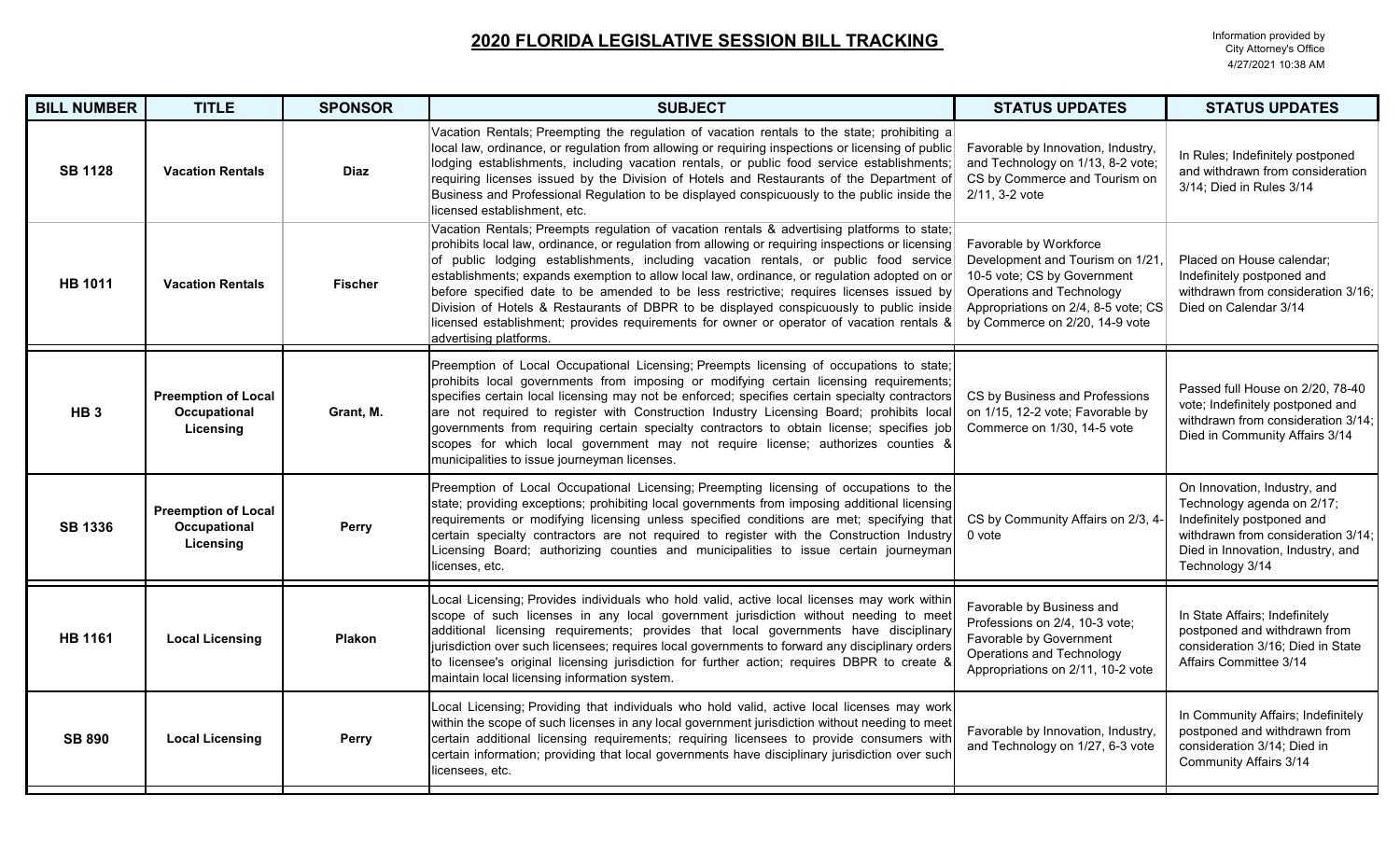| <b>BILL NUMBER</b> | <b>TITLE</b>                                        | <b>SPONSOR</b> | <b>SUBJECT</b>                                                                                                                                                                                                                                                                                                                                                                                                                                                                                                                                                                                                                            | <b>STATUS UPDATES</b>                                                                                                                                                                                | <b>STATUS UPDATES</b>                                                                                                                                                                                                                                |
|--------------------|-----------------------------------------------------|----------------|-------------------------------------------------------------------------------------------------------------------------------------------------------------------------------------------------------------------------------------------------------------------------------------------------------------------------------------------------------------------------------------------------------------------------------------------------------------------------------------------------------------------------------------------------------------------------------------------------------------------------------------------|------------------------------------------------------------------------------------------------------------------------------------------------------------------------------------------------------|------------------------------------------------------------------------------------------------------------------------------------------------------------------------------------------------------------------------------------------------------|
| <b>HB 459</b>      | <b>Building Design</b>                              | Overdorf       | Building Design; Provides that regulations relating to building design elements may not be<br>applied to certain structures; authorizes substantially affected person to file petition with<br>Florida Building Commission to review local government regulations; provides requirements<br>for such petition; provides requirements for commission when considering petition; requires<br>commission to issue nonbinding advisory opinion within specified timeframe. ** The House<br>committee adopted an amendment that will protect HARB review for our HP districts**                                                                | CS by Business and Professions<br>on 1/15, 13-0 vote; Favorable by<br>Government Operations and<br>Technology Appropriations on<br>1/28, 9-2 vote; CS by Commerce<br>on 2/6, 22-0 vote               | Placed on House calendar;<br>Indefinitely postponed and<br>withdrawn from consideration 3/16;<br>Died on Calendar 3/14                                                                                                                               |
| <b>SB 954</b>      | <b>Building Design</b>                              | <b>Perry</b>   | Building Design; Providing that certain regulations relating to building design elements may<br>not be applied to certain structures; defining the term "building design elements"; providing<br>that an affected party may submit certain local government regulations to the Florida Building<br>Commission for review; providing for enforcement of such regulations, etc.                                                                                                                                                                                                                                                             |                                                                                                                                                                                                      | In Community Affairs; Indefinitely<br>postponed and withdrawn from<br>consideration 3/14; Died in<br><b>Community Affairs 3/14</b>                                                                                                                   |
| <b>HB 519</b>      | <b>Private Property</b><br><b>Rights Protection</b> | Grant          | Private Property Rights Protection; Revises notice of claim requirements for property owners;<br>revises procedures for determination of compensation; authorizes property owners to bring<br>claims against governmental entities in certain circumstances; authorizes property owners to<br>bring actions to declare prohibited exactions invalid; provides for resolution of disputes<br>concerning comprehensive plan amendments under Florida Land Use & Environmental<br>Dispute Resolution Act; requires DOT to afford right of first refusal to previous property owner<br>before disposing of property in certain circumstances. | CS by Civil Justice on 1/16, 10-5<br>vote; Favorable by Commerce on<br>1/30, 13-8 vote; Favorable by<br>Judiciary on 2/6, 11-5 vote                                                                  | Read 3rd time on 3/9; CS passed<br>as amended; YEAS 83 NAYS 36;<br>In Messages 3/9; Referred to<br>Judiciary; Rules on 3/9; Senate<br>Received 3/9; Indefinitely<br>postponed and withdrawn from<br>consideration 3/14; Died in<br>Judiciary 3/14    |
| <b>SB 1766</b>     | <b>Growth Management</b>                            | <b>Lee</b>     | Growth Management; Revising notice of claim requirements for property owners; specifying<br>that property owners retain the option to have a court determine awards of compensation;<br>authorizing property owners to bring actions to declare prohibited exactions invalid; requiring<br>the Department of Transportation to afford a right of first refusal to the previous property<br>owner before disposing of property in certain circumstances, etc.                                                                                                                                                                              | CS by Judiciary on 2/4, 6-0 vote;<br>Favorable by Community Affairs on<br>$2/10, 5-0$ vote                                                                                                           | In Rules; Indefinitely postponed<br>and withdrawn from consideration<br>3/14; Died in Rules 3/14                                                                                                                                                     |
| <b>HB 101</b>      | <b>Public Construction</b>                          | Andrade        | Public Construction; Revises amounts of retainage that local governmental entities &<br>contractors may withhold from progress payments for construction services contract; revises<br>requirements for DMS rules governing certain contracts; revises amounts of retainage that<br>public entities & contractors may withhold from progress payments for construction services<br>contract.                                                                                                                                                                                                                                              | Favorable by Business and<br>Professions on 11/6, 12-0 vote;<br>Favorable by Oversight,<br><b>Transparency and Public</b><br>Management on 12/12, 12-0 vote;<br>CS by Commerce on 1/16, 22-0<br>vote | Passed full house on 1/22, 118-1<br>vote; Passed full Senate on 2/26,<br>40-0, Ordered enrolled 3/3;<br>Effective Date 10/1/2020; Signed<br>by Officers and presented to<br><b>Governor; Approved by</b><br>Governor 9/18; Chapter No. 2020-<br>173. |
| <b>SB 246</b>      | <b>Public Construction</b>                          | Hooper         | Public Construction; Revising the amount of retainage that certain local governmental entities<br>and contractors may withhold from progress payments for any construction services contract<br>revising the amounts of retainage that certain public entities and contractors may withhold<br>from progress payments for any construction services contract, etc.                                                                                                                                                                                                                                                                        | CS by Governmental Oversight<br>and Accountability on 10/14, 5-0<br>vote; Favorable by Community<br>Affairs on 11/4, 4-0 vote; Favorable<br>by Appropriations on 2/5, 20-0 vote                      | Laid on table: see HB 101                                                                                                                                                                                                                            |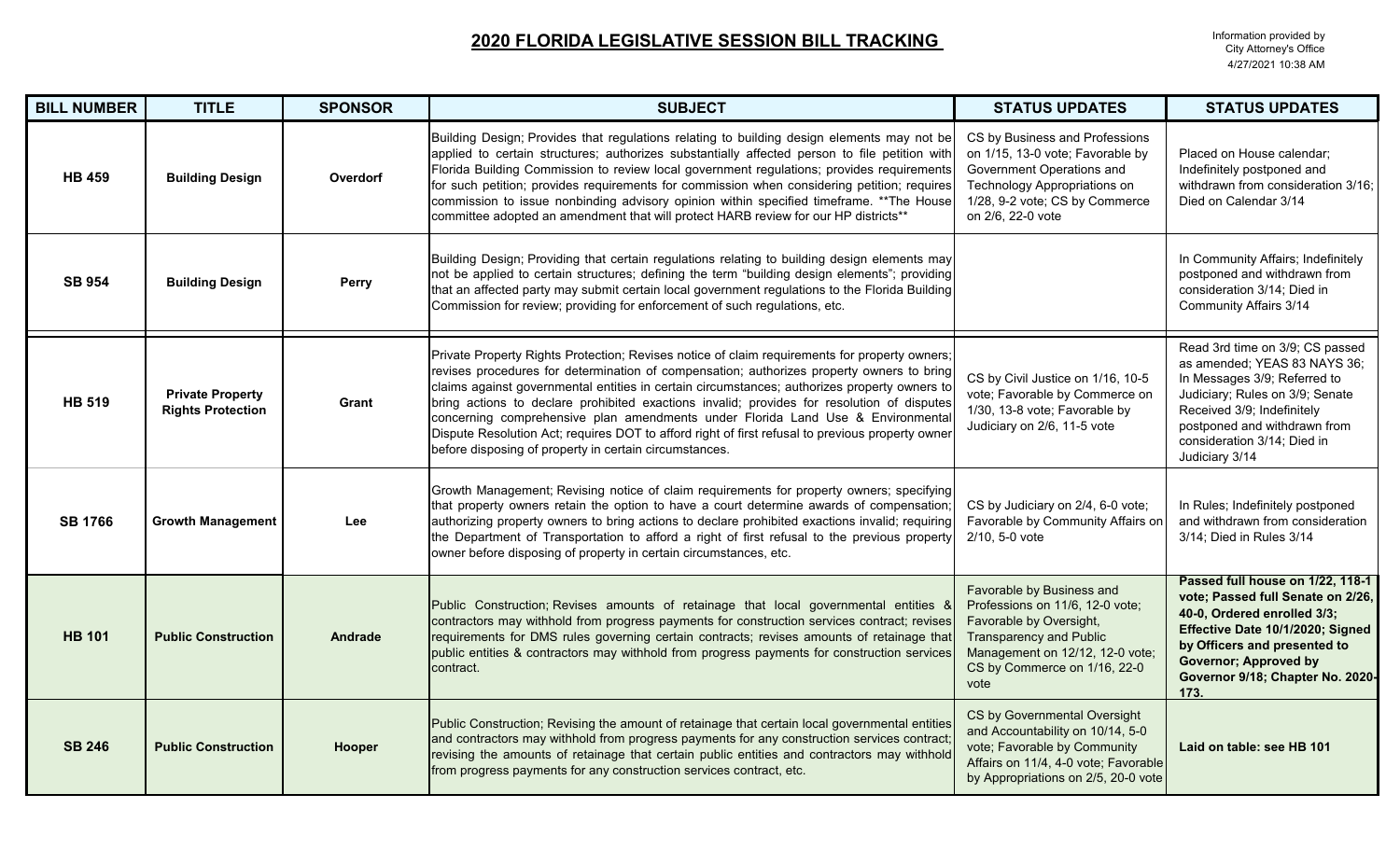| <b>BILL NUMBER</b> | <b>TITLE</b>                                                           | <b>SPONSOR</b>   | <b>SUBJECT</b>                                                                                                                                                                                                                                                                                                                                                                                                                                                                                                                                                                                                                                                                                                                                                                                                                                                                                                                                                | <b>STATUS UPDATES</b>                                                                                                 | <b>STATUS UPDATES</b>                                                                                                                                     |
|--------------------|------------------------------------------------------------------------|------------------|---------------------------------------------------------------------------------------------------------------------------------------------------------------------------------------------------------------------------------------------------------------------------------------------------------------------------------------------------------------------------------------------------------------------------------------------------------------------------------------------------------------------------------------------------------------------------------------------------------------------------------------------------------------------------------------------------------------------------------------------------------------------------------------------------------------------------------------------------------------------------------------------------------------------------------------------------------------|-----------------------------------------------------------------------------------------------------------------------|-----------------------------------------------------------------------------------------------------------------------------------------------------------|
| <b>SB 150</b>      | <b>Sanitary Sewer</b><br><b>Laterals</b>                               | <b>Brandes</b>   | Sanitary Sewer Laterals; Encouraging counties and municipalities to, by a specified date,<br>establish a sanitary sewer lateral inspection program; requiring a seller of real property to<br>disclose any known defects in the property's sanitary sewer lateral, etc.                                                                                                                                                                                                                                                                                                                                                                                                                                                                                                                                                                                                                                                                                       | Favorable by Environment and<br>Natural Resources on 11/13, 4-0<br>vote; Favorable by Judiciary on<br>12/10, 6-0 vote | In Rules; Indefinitely postponed<br>and withdrawn from consideration<br>3/14; Died in Rules 3/17 -<br>Subsumed into HB1091 and<br>SB1450 - See Below      |
| <b>HB 1091</b>     | <b>Environmental</b><br><b>Accountability</b>                          | <b>Fine</b>      | Encouraging counties and municipalities, respectively, to establish a sanitary sewer lateral<br>inspection program by a specified date; requiring a seller of real property to disclose any<br>known defects in the property's sanitary sewer lateral; revising civil penalties for violations of<br>certain provisions relating to the Biscayne Bay Aquatic Preserve, aquatic preserves, water<br>resources, the Pollutant Discharge Prevention and Control Act, the Clean Ocean Act,<br>regulation of oil and gas resources, the Phosphate Land Reclamation Act, artesian wells,<br>terminal facilities, discharge contingency plans for vessels, sewage disposal facilities,<br>dumping litter, small quantity generators, and coral reef protection, and other provisions<br>relating to pollution and the environment, respectively; revising criminal penalties for<br>violations of certain provisions relating to pollution and the environment, etc. | SB1450 - companion passed and<br>engrossed to HB1091                                                                  | 3/12 - Ordered Engrossed then<br>Enrolled; Effective Date 7/1/2020                                                                                        |
|                    |                                                                        |                  |                                                                                                                                                                                                                                                                                                                                                                                                                                                                                                                                                                                                                                                                                                                                                                                                                                                                                                                                                               |                                                                                                                       |                                                                                                                                                           |
| <b>SB 182</b>      | <b>Preemption of</b><br>Recyclable and<br><b>Polystyrene Materials</b> | <b>Stewart</b>   | Preemption of Recyclable and Polystyrene Materials; Deleting preemptions of local law<br>relating to the regulation of auxiliary containers, wrappings, or disposable plastic bags;<br>repealing the preemption of local laws regarding the use or sale of polystyrene products to<br>the Department of Agriculture and Consumer Services, etc.                                                                                                                                                                                                                                                                                                                                                                                                                                                                                                                                                                                                               |                                                                                                                       | In Community Affairs; Indefinitely<br>postponed and withdrawn from<br>consideration 3/14; Died in<br><b>Community Affairs 3/14</b>                        |
| <b>HB 6043</b>     | <b>Preemption of</b><br>Recyclable and<br><b>Polystyrene Materials</b> | Grieco, Eskamani | Preemption of Recyclable and Polystyrene Materials; Removes prohibition of local laws<br>relating to regulation of auxiliary containers, wrappings, & disposable plastic bags; repeals<br>preemption of local laws relating to use or sale of polystyrene products to DACS.                                                                                                                                                                                                                                                                                                                                                                                                                                                                                                                                                                                                                                                                                   |                                                                                                                       | In Business and Professions;<br>Indefinitely postponed and<br>withdrawn from consideration 3/16;<br>Died in Business and Professions<br>Subcommittee 3/14 |
| <b>HB 203</b>      | <b>Growth Management</b>                                               | <b>McClain</b>   | Growth Management; Requires comprehensive plan to include property rights element by a<br>specified date; provides statement of rights that local government may use; provides local<br>government's property rights element may not conflict with statutorily provided statement of<br>rights.                                                                                                                                                                                                                                                                                                                                                                                                                                                                                                                                                                                                                                                               | CS by Local, Federal and Veterans<br>Affairs on 10/23, 9-5 vote; CS by<br>Commerce on 2/13, 16-6 vote                 | On State Affairs agenda on 2/25;<br>Laid on Table 3/10                                                                                                    |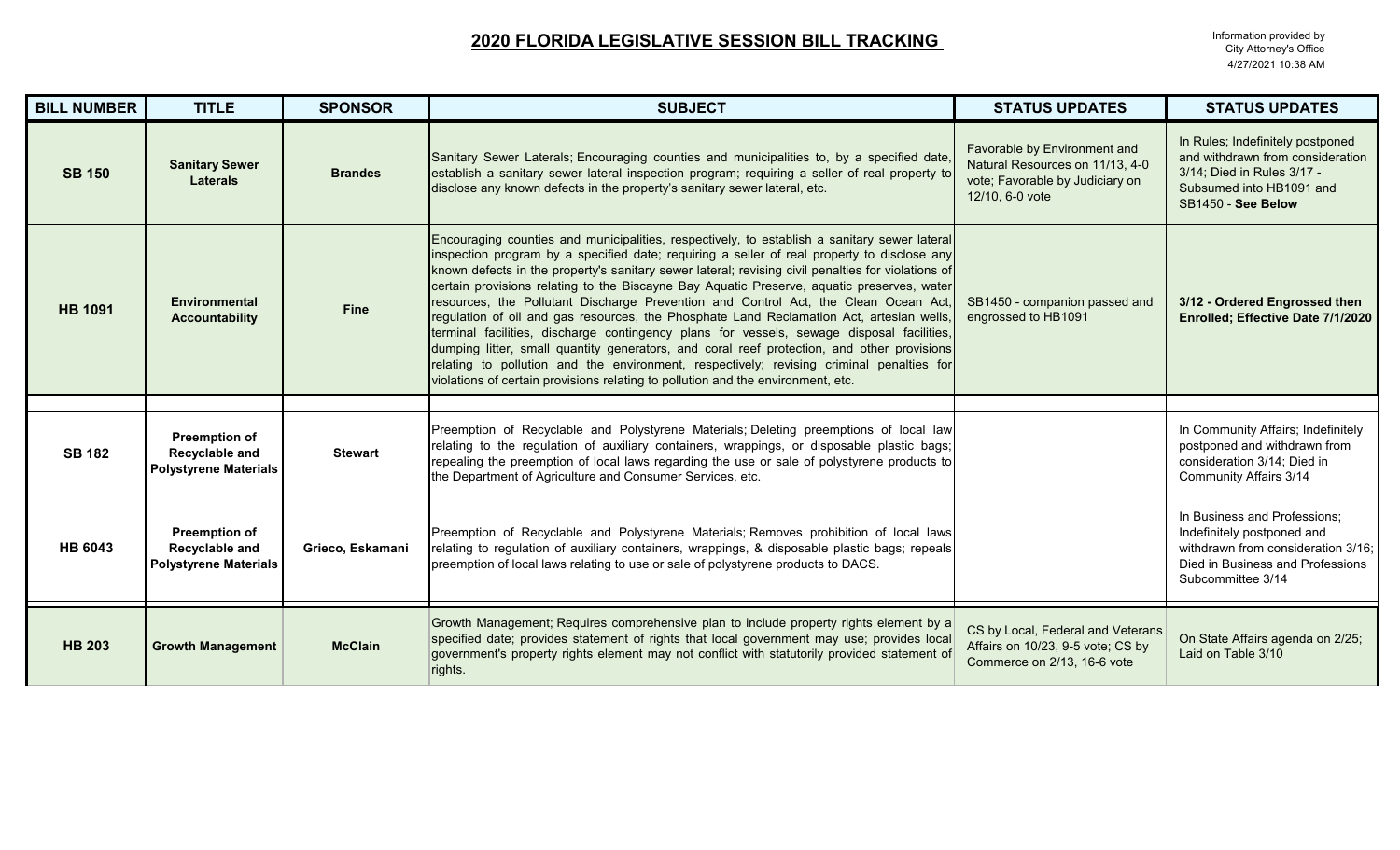| <b>BILL NUMBER</b> | <b>TITLE</b>                                                                                          | <b>SPONSOR</b> | <b>SUBJECT</b>                                                                                                                                                                                                                                                                                                                                                                              | <b>STATUS UPDATES</b>                                                                                | <b>STATUS UPDATES</b>                                                                                                                                                                                                                                                                                                                                                                                                                                                                                                                                  |
|--------------------|-------------------------------------------------------------------------------------------------------|----------------|---------------------------------------------------------------------------------------------------------------------------------------------------------------------------------------------------------------------------------------------------------------------------------------------------------------------------------------------------------------------------------------------|------------------------------------------------------------------------------------------------------|--------------------------------------------------------------------------------------------------------------------------------------------------------------------------------------------------------------------------------------------------------------------------------------------------------------------------------------------------------------------------------------------------------------------------------------------------------------------------------------------------------------------------------------------------------|
| <b>SB 410</b>      | <b>Growth Management</b>                                                                              | <b>Perry</b>   | Growth Management; Requiring a comprehensive plan to include a property rights element;<br>providing a statement of rights that a local government may use; requiring a local government<br>to adopt a property rights element by a specified date; providing that a local government's<br>property rights element may not conflict with the statutorily provided statement of rights, etc. | CS by Community Affairs on 1/27,<br>5-0 vote; Favorable by Judiciary on<br>2/11, 5-1 vote            | In Rules; Amendment filed by<br>Representative McClain on 3/10;<br>Referred to Calendar;<br>Amendment(s) adopted 3/10;<br>Placed on 3rd reading 3/10; CS<br>passed as amended; YEAS 71<br>NAYS 43; In returning messages;<br>Amendment to House Amendment<br>(856967) filed by Senator Perry;<br>Concurred in 2 amendment(s)<br>(373229, 856967); CS passed as<br>amended; YEAS 23 NAYS 16;<br>Ordered engrossed, then<br>enrolled 3/12; Effective Date<br>7/1/2020; Signed by Officers and<br>presented to Governor 6/16;<br>Vetoed by Governor 07/01 |
| <b>SB 250</b>      | <b>Development Orders</b>                                                                             | <b>Berman</b>  | Development Orders; Deleting an entitlement for a prevailing party to recover reasonable<br>attorney fees and costs incurred in challenging or defending a certain development order,<br>etc.                                                                                                                                                                                               |                                                                                                      | In Community Affairs; Indefinitely<br>postponed and withdrawn from<br>consideration 3/14; Died in<br><b>Community Affairs 3/14</b>                                                                                                                                                                                                                                                                                                                                                                                                                     |
| <b>HB 6019</b>     | <b>Development Orders</b>                                                                             | <b>Casello</b> | Development Orders; Removes provision allowing prevailing party in certain development<br>order challenges to recover specified fees & costs.                                                                                                                                                                                                                                               |                                                                                                      | In Commerce; Indefinitely<br>postponed and withdrawn from<br>consideration 3/16; Died in<br>Commerce Committee 3/14                                                                                                                                                                                                                                                                                                                                                                                                                                    |
| <b>HB 477</b>      | <b>Supermajority Vote</b><br>Required to Impose,<br>Authorize, or Raise<br><b>Local Taxes or Fees</b> | Rommel         | Building Design; Provides regulations relating to building design elements may not be applied<br>to certain structures; provides affected party may submit certain local government regulations<br>to Florida Building Commission for review; provides for enforcement of such regulation.                                                                                                  |                                                                                                      | In Local, Federal and Veterans<br>Affairs; Indefinitely postponed and<br>withdrawn from consideration 3/16;<br>Died in Local, Federal and<br>Veterans Affairs Subcommittee<br>3/14                                                                                                                                                                                                                                                                                                                                                                     |
| <b>HB 537</b>      | <b>Home-Based</b><br><b>Businesses</b>                                                                | <b>Donalds</b> | Home-based Businesses; Specifies conditions under which a business is considered home-<br>based business; authorizes home-based business to operate in residential zone; prohibits<br>local government from certain actions relating to licensure & regulation of home-based<br>businesses.                                                                                                 | CS by Business and Professions<br>on 2/4, 7-3 vote; Favorable by<br>State Affairs on 2/20, 13-7 vote | On Commerce agenda on 2/27;<br>Indefinitely postponed and<br>withdrawn from consideration 3/16;<br>Died on Calendar 3/14                                                                                                                                                                                                                                                                                                                                                                                                                               |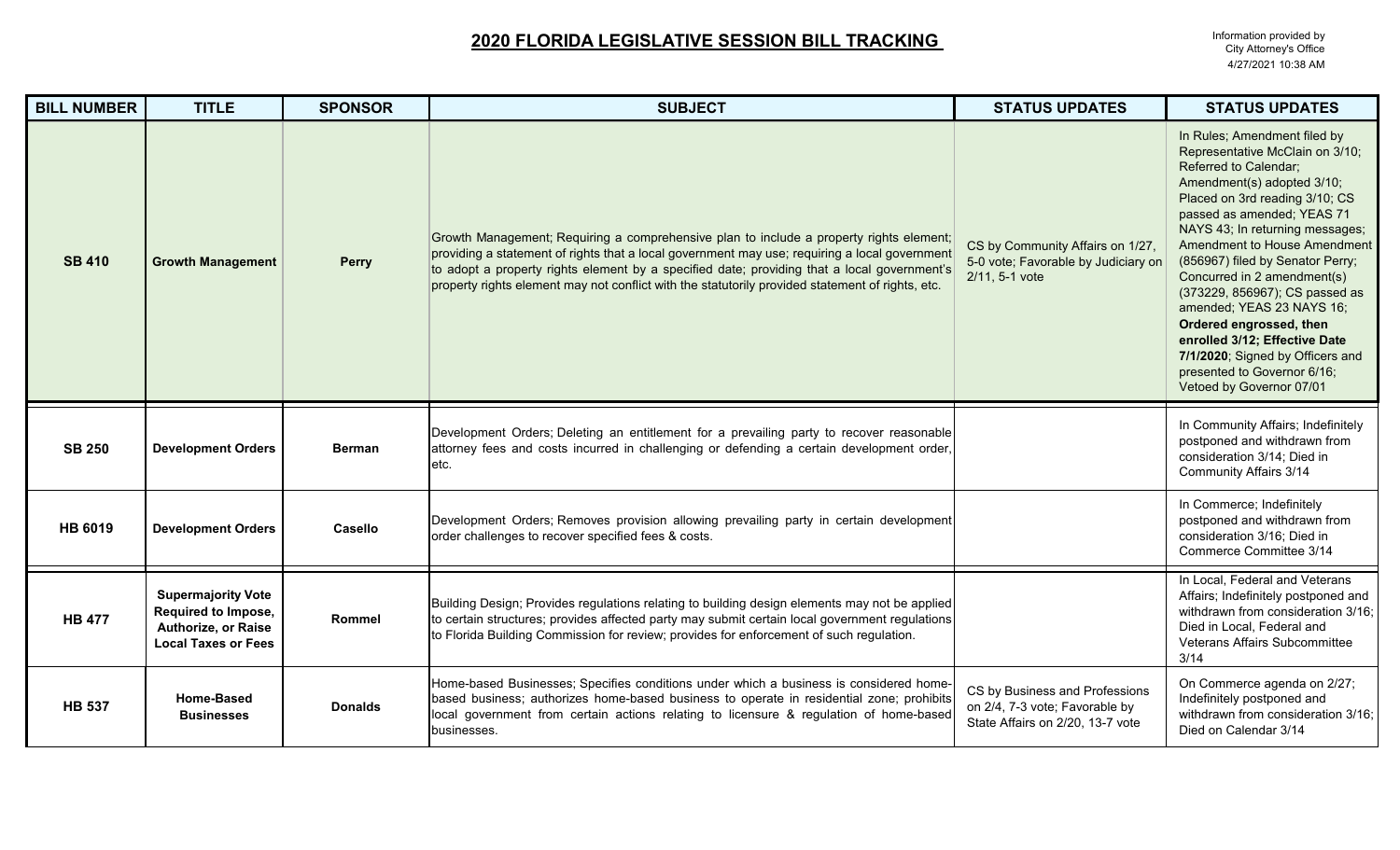| <b>BILL NUMBER</b> | <b>TITLE</b>                                                                      | <b>SPONSOR</b>  | <b>SUBJECT</b>                                                                                                                                                                                                                                                                                                                                                                                                                                                | <b>STATUS UPDATES</b>                                                                                                                                      | <b>STATUS UPDATES</b>                                                                                                              |
|--------------------|-----------------------------------------------------------------------------------|-----------------|---------------------------------------------------------------------------------------------------------------------------------------------------------------------------------------------------------------------------------------------------------------------------------------------------------------------------------------------------------------------------------------------------------------------------------------------------------------|------------------------------------------------------------------------------------------------------------------------------------------------------------|------------------------------------------------------------------------------------------------------------------------------------|
| <b>SB 778</b>      | Home-based<br><b>Businesses</b>                                                   | Perry           | Home-based Businesses; Specifying conditions under which a business is considered a<br>home-based business; authorizing a home-based business to operate in a residential zone<br>under certain circumstances; preempting to the state the ability to regulate or license home-<br>based businesses; prohibiting a local government from certain actions relating to the<br>licensure and regulation of home-based businesses, etc.                           |                                                                                                                                                            | In Community Affairs; Indefinitely<br>postponed and withdrawn from<br>consideration 3/14; Died in<br><b>Community Affairs 3/14</b> |
| <b>HB 587</b>      | <b>Takings Claims</b><br><b>Within Areas of</b><br><b>Critical State Concern</b>  | Raschein        | Florida Keys Area of Critical State Concern; Revises permanent resident hurricane<br>evacuation clearance time for comprehensive plan amendments.                                                                                                                                                                                                                                                                                                             | CS by Civil Justice on 1/29, 10-0<br>vote; CS by Judiciary Committee<br>on 2/20, read 1st time -HJ 623                                                     | In Appropriations; Indefinitely<br>postponed and withdrawn from<br>consideration 3/16: Died in<br>Appropriations Committee 3/14    |
| <b>SB 748</b>      | <b>Takings Claims</b><br><b>Within Areas of</b><br><b>Critical State Concerni</b> | <b>Flores</b>   | Takings Claims Within Areas of Critical State Concern; Citing this act as the "Florida Keys<br>Property Rights Protection Act"; providing for the apportionment of awards of damages for<br>takings claims within areas of critical state concern; providing that certain governmental<br>entities are liable only for certain postjudgment interest; requiring local governments to be<br>reimbursed for specified amounts under certain circumstances, etc. | Favorable by Judiciary on 1/15, 5-0<br>vote; Favorable by Community<br>Affairs on 1/27, 5-0 vote                                                           | In Appropriations; Indefinitely<br>postponed and withdrawn from<br>consideration 3/14; Died in<br>Appropriations 3/14              |
| <b>HB 637</b>      | <b>Impact Fees</b>                                                                | <b>DiCeglie</b> | Impact Fees; Revises conditions that counties, municipalities, & special districts must satisfy<br>before enacting an ordinance or passing resolution; provides that impact fee credits are<br>assignable & transferrable under certain conditions; requires certain counties & municipalities<br>to establish impact fee review committees; provides for membership; provides procedures for<br>meetings & establishing quorums; provides committee duties.  | CS by Local, Federal and Veterans<br>Affairs on 1/15, 13-1 vote; CS by<br>Ways and Means on 2/4, 12-2<br>vote; CS by State Affairs on 2/20,<br>$20-0$ vote | On House calendar; Laid on Table<br>3/10                                                                                           |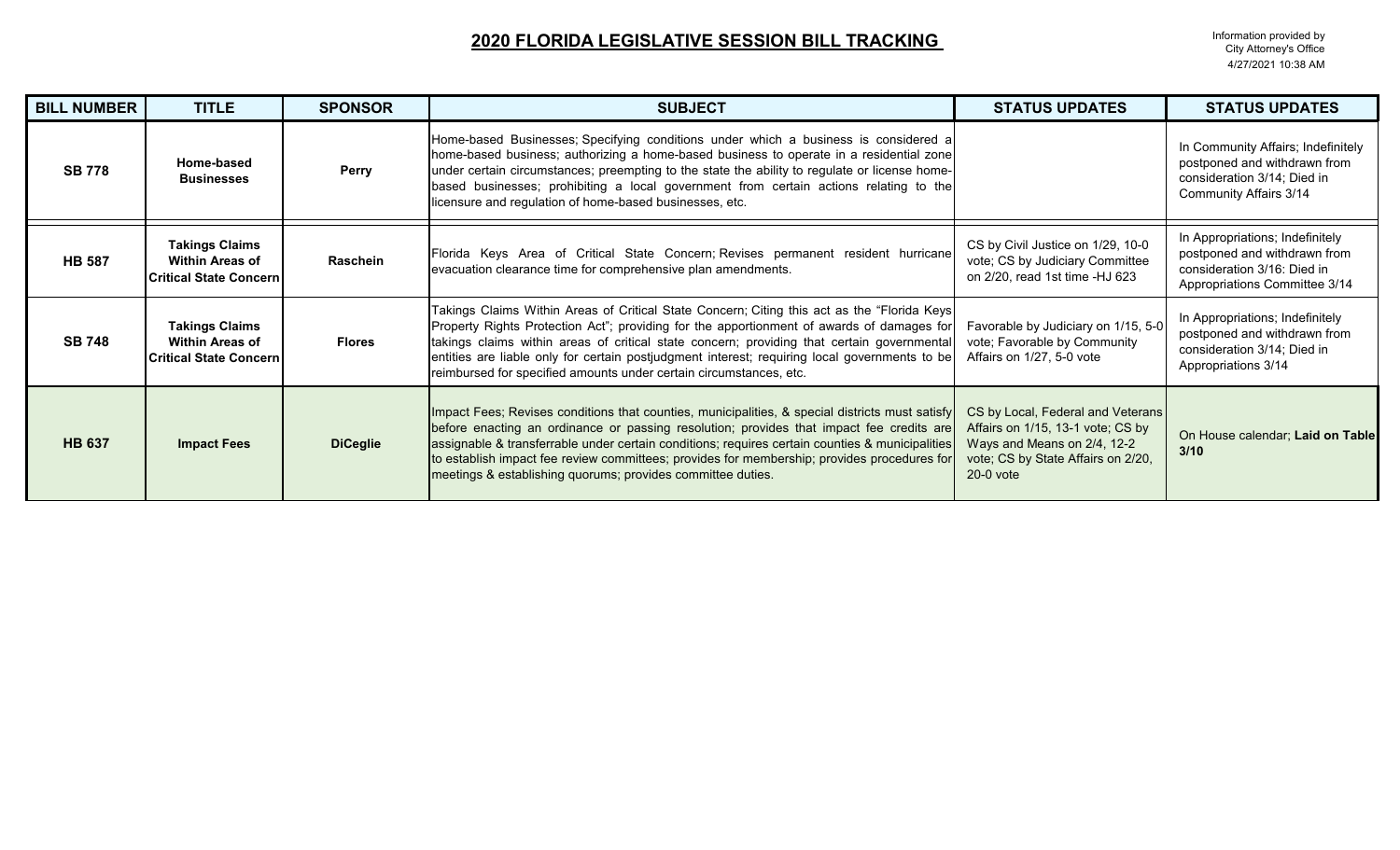| <b>BILL NUMBER</b> | <b>TITLE</b>                                                       | <b>SPONSOR</b> | <b>SUBJECT</b>                                                                                                                                                                                                                                                                                                                                                                                                                                                                                                                                                               | <b>STATUS UPDATES</b>                                                                             | <b>STATUS UPDATES</b>                                                                                                                                                                                                                                                                                                                                                                                                                                                                                                                                                                                                                                                          |
|--------------------|--------------------------------------------------------------------|----------------|------------------------------------------------------------------------------------------------------------------------------------------------------------------------------------------------------------------------------------------------------------------------------------------------------------------------------------------------------------------------------------------------------------------------------------------------------------------------------------------------------------------------------------------------------------------------------|---------------------------------------------------------------------------------------------------|--------------------------------------------------------------------------------------------------------------------------------------------------------------------------------------------------------------------------------------------------------------------------------------------------------------------------------------------------------------------------------------------------------------------------------------------------------------------------------------------------------------------------------------------------------------------------------------------------------------------------------------------------------------------------------|
| <b>SB 1066</b>     | <b>Impact Fees</b>                                                 | <b>Gruters</b> | Impact Fees; Revising requirements for counties and municipalities that adopt, collect, or<br>administer an impact fee by ordinance and for special districts that adopt, collect, and<br>administer an impact fee by resolution; prohibiting new or increased impact fees from<br>applying to certain applications; providing that impact fee credits are assignable and<br>transferable under certain conditions; requiring certain counties and municipalities to<br>establish impact fee review and advisory committees, etc.                                            | CS by Community Affairs on 2/10,<br>5-0 vote; CS by Finance and Tax<br>on 2/18, 7-1 vote          | On Appropriations agenda on 2/27;<br>Read 3rd time on 3/9; CS passed;<br>YEAS 40 NAYS 0; In Messages;<br>Referred to Calendar 3/9;<br>Amendment filed by<br>Representative DiCeglie 3/10;<br>Amendment(s) adopted (288171);<br>Placed on 3rd Reading 3/10; CS<br>passed as amended; YEAS 81<br>NAYS 37; Refused to concur in 1<br>amendment(s) (288171);<br>Requested House to recede 3/13;<br>Insisted on amendment (288171),<br>and requested the Senate to<br>concur; Concurred in<br>amendment(s); CS passed as<br>amended; YEAS 36 NAYS 0;<br>Ordered engrossed, then<br>enrolled 3/13; Effective Date<br>7/1/2020; Signed by Officers and<br>presented to Governor 06/11 |
| <b>SB 686</b>      | <b>Stormwater</b><br><b>Management Systems</b>                     | <b>Gruters</b> | Stormwater Management Systems; Directing the water management districts, with<br>Department of Environmental Protection oversight, to adopt rules for specified design and<br>performance standards relating to new development and redevelopment projects; providing a<br>rebuttable presumption that certain stormwater management systems do not cause or<br>contribute to violations of applicable state water quality standards; requiring certain<br>inspection training for department, water management district, and local pollution control<br>program staff, etc. |                                                                                                   | In Environment and Natural<br>Resources; Indefinitely postponed<br>and withdrawn from consideration<br>3/14; Died in Environment and<br>Natural Resources 3/14                                                                                                                                                                                                                                                                                                                                                                                                                                                                                                                 |
| <b>HB 405</b>      | <b>Stormwater</b><br><b>Management Systems</b>                     | Good           | Stormwater Management Systems; Directs water management districts, with DEP oversight,<br>to adopt rules for standards relating to new development & redevelopment projects; directs<br>DEP to incorporate such rules for district use; directs DEP & districts to amend such rules<br>into applicant's handbook; provides rebuttable presumption relating to water quality standards<br>for certain systems; revises requirements for construction of certain systems; requires<br>specified staff training; directs DEP & districts to initiate rulemaking.                |                                                                                                   | In Agriculture and Natural<br>Resources; Indefinitely postponed<br>and withdrawn from consideration<br>3/16; Died in Agriculture and<br>Natural Resources Subcommittee<br>3/14                                                                                                                                                                                                                                                                                                                                                                                                                                                                                                 |
| <b>HB 707</b>      | <b>Legislative Review of</b><br>Occupational<br><b>Regulations</b> | Renner         | egislative Review of Occupational Regulations; Authorizes schedule for systematic review of<br>occupational regulatory programs; authorizes Legislature to take certain actions before<br>scheduled repeal of occupational regulatory program; provides regulation of occupation to<br>state if such occupation's regulatory program has been repealed through this act; provides<br>schedule of repeal for occupational regulatory programs.                                                                                                                                | Favorable by Commerce on 1/16,<br>22-1 vote; CS by Health and<br>Human Services on 2/6, 12-4 vote | On Special Order Calendar on<br>2/26; Indefinitely postponed and<br>withdrawn from consideration 3/14;<br>Died in Governmental Oversight<br>and Accountability 3/14                                                                                                                                                                                                                                                                                                                                                                                                                                                                                                            |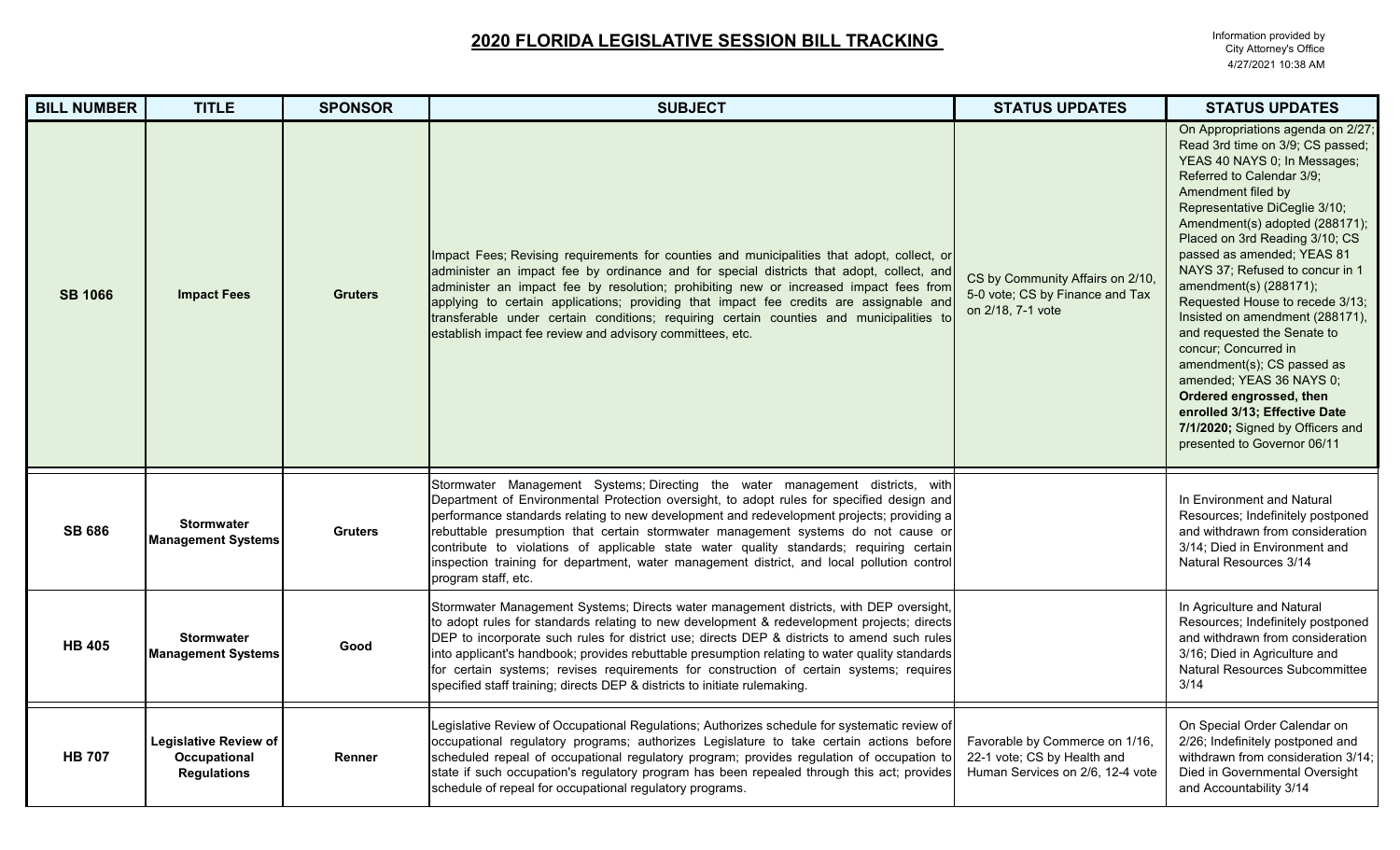| <b>BILL NUMBER</b> | <b>TITLE</b>                                                       | <b>SPONSOR</b>  | <b>SUBJECT</b>                                                                                                                                                                                                                                                                                                                                                                                                                                                                                                                                                                                                                                                                                                                    | <b>STATUS UPDATES</b>                                                                                | <b>STATUS UPDATES</b>                                                                                                                                        |
|--------------------|--------------------------------------------------------------------|-----------------|-----------------------------------------------------------------------------------------------------------------------------------------------------------------------------------------------------------------------------------------------------------------------------------------------------------------------------------------------------------------------------------------------------------------------------------------------------------------------------------------------------------------------------------------------------------------------------------------------------------------------------------------------------------------------------------------------------------------------------------|------------------------------------------------------------------------------------------------------|--------------------------------------------------------------------------------------------------------------------------------------------------------------|
| <b>SB 1124</b>     | <b>Legislative Review of</b><br>Occupational<br><b>Regulations</b> | <b>Diaz</b>     | Legislative Review of Occupational Regulations; Citing this act as the "Occupational<br>Regulation Sunset Act"; establishing a schedule for the systematic review of occupational<br>regulatory programs; providing for the abolition of units or subunits of government and<br>personnel positions responsible for repealed programs; providing for the reversion of certain<br>unexpended funds and the refund of certain unencumbered revenue of a repealed program;<br>requiring the Department of Legal Affairs to prosecute or defend certain pending causes of<br>actions, etc.                                                                                                                                            | CS by Governmental Oversight<br>and Accountability on 2/17, 3-1<br>vote                              | In Appropriations; Indefinitely<br>postponed and withdrawn from<br>consideration 3/14; Died in<br>Appropriations 3/14                                        |
| <b>SB 766</b>      | <b>Local Government</b><br><b>Accountability</b>                   | <b>Perry</b>    | ocal Government Accountability; Requiring the Commission on Ethics to create the Local<br>Government Lobbyist Registration System; prohibiting a person from lobbying a<br>governmental entity absent registration with the commission; requiring the commission to<br>publish a lobbyist directory; requiring boards of county commissioners and governing bodies<br>of municipalities, respectively, to provide notice of certain meetings in a specified manner,<br>etc.                                                                                                                                                                                                                                                       |                                                                                                      | In Ethics and Elections; Indefinitely<br>postponed and withdrawn from<br>consideration 3/14; Died in Ethics<br>and Elections 3/14                            |
| <b>HB 611</b>      | <b>Local Government</b><br><b>Accountability</b>                   | <b>Sabatini</b> | ocal Government Accountability; Removes provisions relating to lobbying before water<br>management districts; requires Commission on Ethics to create local government lobbyist<br>registration system; preempts regulatory authority over certain lobbyist registration to<br>commission; requires lobbyists to register with commission; provides for annual registration<br>fee; requires commission to publish lobbyist directory; provides for investigations, reports, &<br>advisory opinions by commission; provides for penalties; requires certain governmental<br>entities to conform to lobbyist registration system; requires governing body of county or<br>municipality to post certain information on its website. |                                                                                                      | In Public Integrity and Ethics;<br>Indefinitely postponed and<br>withdrawn from consideration 3/16;<br>Died in Public Integrity and Ethics<br>Committee 3/14 |
| <b>SB 998</b>      | <b>Housing</b>                                                     | <b>Hutson</b>   | Housing; Authorizing a board of county commissioners to approve development of affordable<br>housing on any parcel zoned for residential, commercial, or industrial use; requiring counties,<br>municipalities, and special districts to include certain data relating to impact fees in their<br>annual financial reports; providing the percentage of the sales price of certain mobile homes<br>which is subject to sales tax; revising an exemption from regulation for certain water service<br>resellers, etc.                                                                                                                                                                                                              | CS by Community Affairs on 1/13,<br>4-0 vote; CS by Infrastructure and<br>Security on 2/17, 7-0 vote | In Appropriations; Retained on<br>Special Order Calendar 3/9;<br>Substituted CS/CS/CS/HB 1339;<br>Laid on Table 3/10, refer to<br><b>CS/CS/CS/HB 1339</b>    |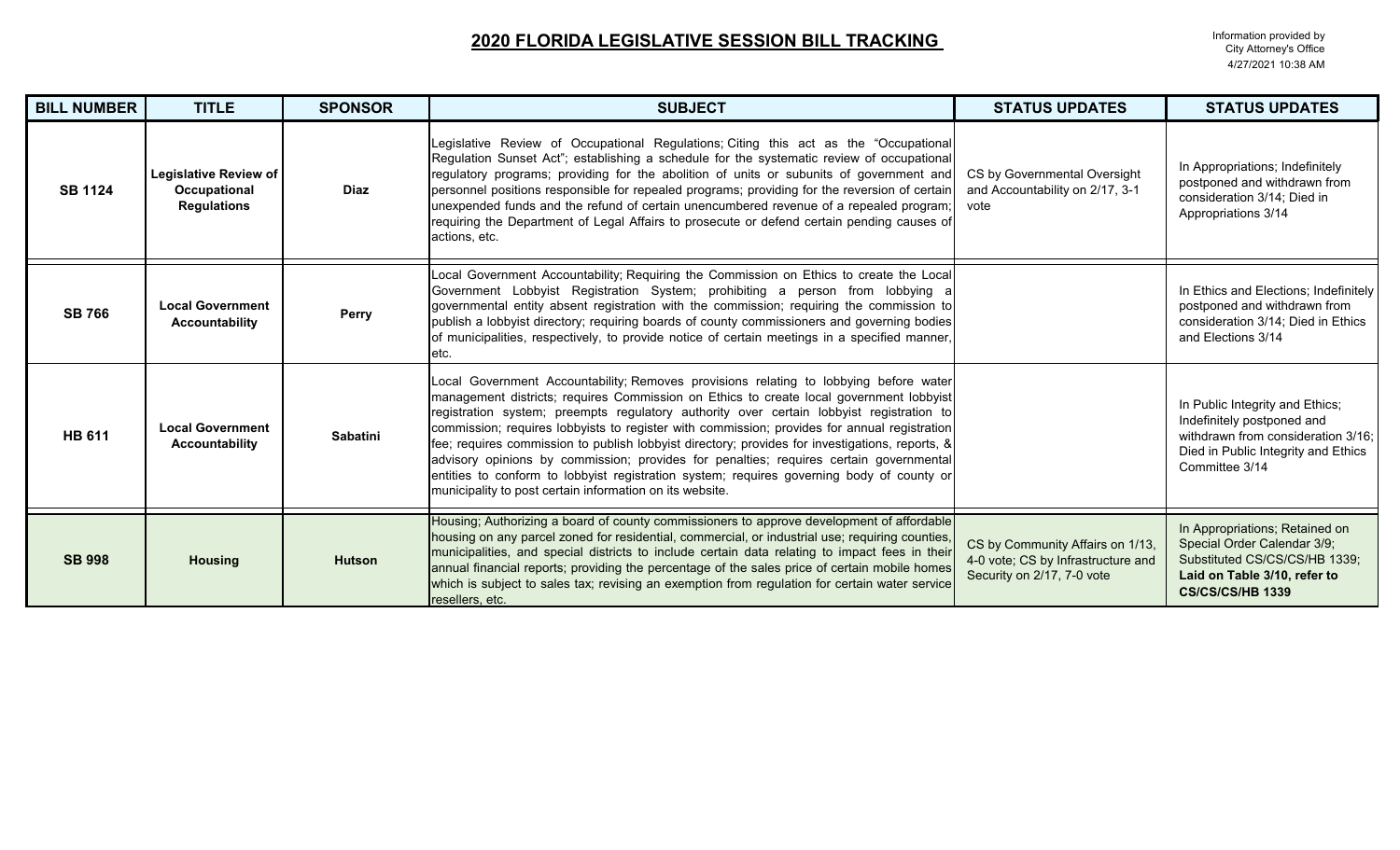| <b>BILL NUMBER</b> | <b>TITLE</b>       | <b>SPONSOR</b> | <b>SUBJECT</b>                                                                                                                                                                                                                                                                                                                                                                                                                                                                                                                                                                                                                                                                                                                                                                                   | <b>STATUS UPDATES</b>                                                                                       | <b>STATUS UPDATES</b>                                                                                                                                                                                                                                                                                                                                                                                                                                                                                                                                                                                                                                                                                                                                                                                                                                                                                                                                                                                            |
|--------------------|--------------------|----------------|--------------------------------------------------------------------------------------------------------------------------------------------------------------------------------------------------------------------------------------------------------------------------------------------------------------------------------------------------------------------------------------------------------------------------------------------------------------------------------------------------------------------------------------------------------------------------------------------------------------------------------------------------------------------------------------------------------------------------------------------------------------------------------------------------|-------------------------------------------------------------------------------------------------------------|------------------------------------------------------------------------------------------------------------------------------------------------------------------------------------------------------------------------------------------------------------------------------------------------------------------------------------------------------------------------------------------------------------------------------------------------------------------------------------------------------------------------------------------------------------------------------------------------------------------------------------------------------------------------------------------------------------------------------------------------------------------------------------------------------------------------------------------------------------------------------------------------------------------------------------------------------------------------------------------------------------------|
| <b>HB 1339</b>     | <b>Housing</b>     | Yarborough     | Housing; Revises provisions addressing affordable housing; specifies sales tax rate for new<br>mobile homes; exempts certain mobile home park & mobile home subdivision owners from<br>regulation by Florida Public Service Commission relating to water & wastewater service;<br>revises provisions addressing state apartment incentive loans; renames Community<br>Workforce Housing Innovation Pilot Program; revises provisions addressing workforce<br>housing; revises distribution of funds from Local Government Housing Trust Fund; revises<br>membership of local affordable housing advisory committees; revises provisions addressing<br>mobile home owners & mobile home parks; revises legal procedures related to mobile home<br>park owners.                                    | CS by Local, Federal and Veterans<br>Affairs on 2/3, 12-0 vote                                              | On Commerce agenda on 2/27;<br><b>Technical Amendment filed by</b><br>Representative Sprowls on 3/9;<br>Amendment(s) adopted on 3/9; CS<br>passed as amended; YEAS 119<br>NAYS 0; Referred to Community<br>Affairs; Infrastructure and Security;<br>Appropriations 3/9; Delete All<br>Amendment filed by Senator Hutson<br>3/9; Amendment to Amendment<br>(105450) filed by Senator Brandes<br>3/10; Withdrawn from Community<br>Affairs; Infrastructure and Security;<br>Appropriations; Placed on Calendar,<br>on 2nd reading; Substituted for<br>CS/CS/CS/SB 998; Read 2nd time;<br>Amendment(s) adopted (105450)<br>3/10; Placed on 3rd Reading 3/10;<br>CS passed as amended; YEAS 39<br>NAYS 0; In returning messages;<br>Concurred in 1 amendment(s)<br>(573190); CS passed as amended;<br>YEAS 101 NAYS 10; Ordered<br>engrossed, then enrolled 3/13;<br>Effective Date 7/1/2020; Signed by<br>Officers and presented to Governor<br>5/26; Approved by Governor 06/09;<br>Chapter No. 2020-27, 6/10/2020 |
| <b>HB 1001</b>     | <b>Brownfields</b> | <b>Stone</b>   | Brownfields; Revises conditions under which an applicant that has rehabilitated contaminated<br>site may receive certain tax credits; revises types of projects eligible for specified tax credit;<br>revises date by which DEP must issue annual site rehabilitation tax credit certificate awards;<br>specifies exceptions to grant of authority that persons may file legal actions resulting from<br>certain discharges or pollution; conforms provisions to changes made by act; revises entities<br>that may propose brownfield designations; removes requirement that certain persons be<br>identified before negotiating brownfield site rehabilitation agreement; exempts certain job<br>creation requirements for eligibility for specified brownfield site rehabilitation agreements. | CS by Agriculture and Natural<br>Resources on 2/4, 12-0 vote; CS<br>by Wans and Means on 2/11, 17-0<br>vote | In State Affairs; Indefinitely<br>postponed and withdrawn from<br>consideration 3/16; Died on<br>Calendar 3/14                                                                                                                                                                                                                                                                                                                                                                                                                                                                                                                                                                                                                                                                                                                                                                                                                                                                                                   |
| <b>SB 1350</b>     | <b>Brownfields</b> | <b>Baxley</b>  | Contamination; Revising the conditions under which an applicant that has rehabilitated a<br>contaminated site may submit and claim certain tax credits; revising the criteria for<br>determining applicants who are redeveloping brownfield sites who may be eligible for certain<br>tax credits; revising available damages and exceptions to specified causes of action<br>concerning certain discharges or other types of pollution resulting from certain discharges or<br>pollution; revising the entities that may propose brownfield designations using specified<br>criteria, etc.                                                                                                                                                                                                       | CS by Environment and Natural<br>Resources on 2/17, 4-0 vote                                                | In Judiciary; Indefinitely postponed<br>and withdrawn from consideration<br>3/14; Died in Judiciary 3/14                                                                                                                                                                                                                                                                                                                                                                                                                                                                                                                                                                                                                                                                                                                                                                                                                                                                                                         |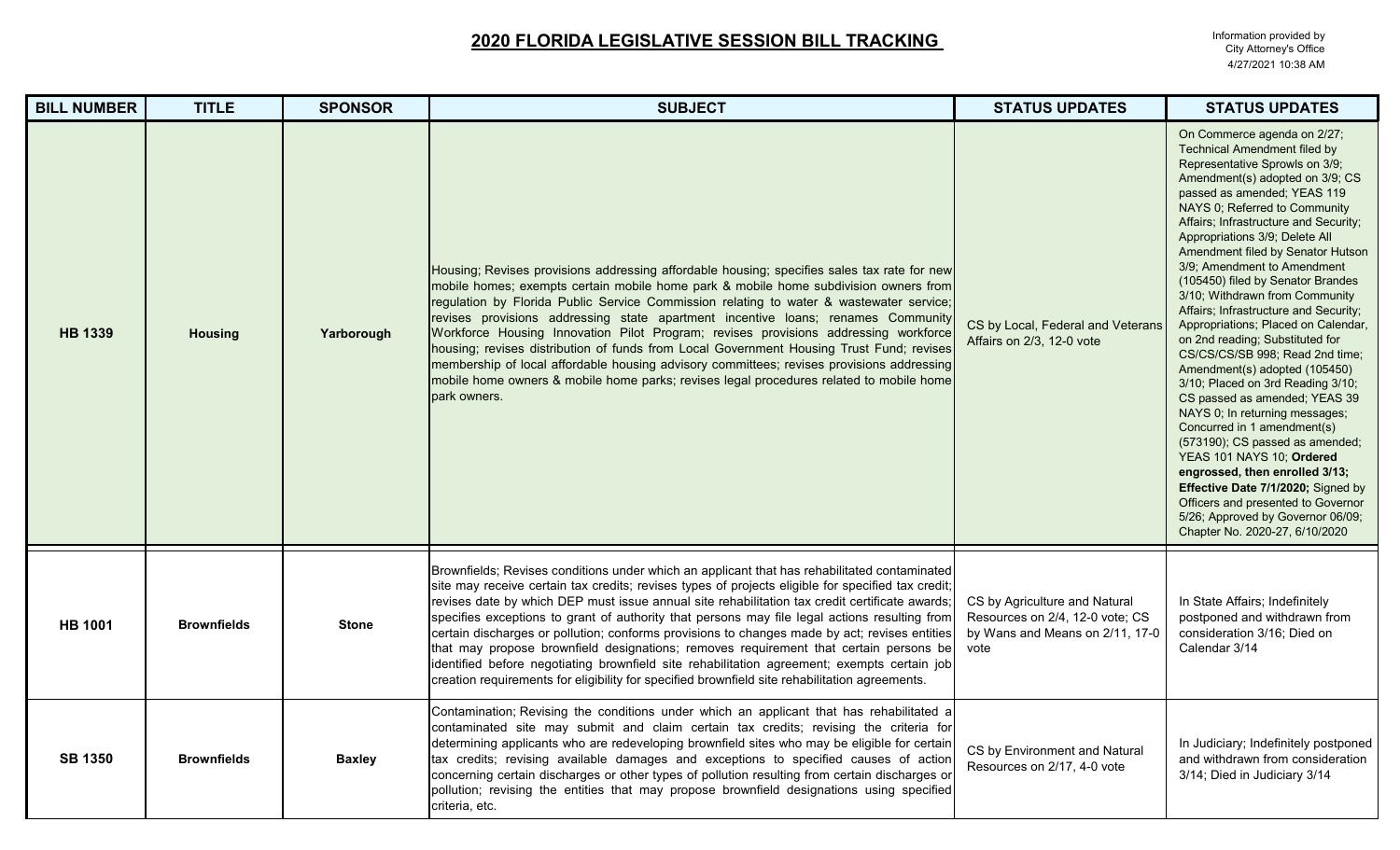| <b>BILL NUMBER</b> | <b>TITLE</b>                                          | <b>SPONSOR</b>  | <b>SUBJECT</b>                                                                                                                                                                                                                                                                                                                                                                                                                                                                                                                                                                                                                                                              | <b>STATUS UPDATES</b>                                                                                                                                                               | <b>STATUS UPDATES</b>                                                                                                                                                                 |
|--------------------|-------------------------------------------------------|-----------------|-----------------------------------------------------------------------------------------------------------------------------------------------------------------------------------------------------------------------------------------------------------------------------------------------------------------------------------------------------------------------------------------------------------------------------------------------------------------------------------------------------------------------------------------------------------------------------------------------------------------------------------------------------------------------------|-------------------------------------------------------------------------------------------------------------------------------------------------------------------------------------|---------------------------------------------------------------------------------------------------------------------------------------------------------------------------------------|
| <b>SB 1152</b>     | <b>Brownfield Site</b><br><b>Rehabilitation</b>       | <b>Broxson</b>  | Brownfield Site Rehabilitation; Providing that potential brownfield sites owned by the state or<br>a local government which are impacted by PFAS are eligible to participate in a brownfield site<br>rehabilitation agreement regardless of contribution, etc.                                                                                                                                                                                                                                                                                                                                                                                                              | CS by Environment and Natural<br>Resources on 2/3, 5-0 vote                                                                                                                         | In Finance and Tax: Died in<br>Finance and Tax 3/14                                                                                                                                   |
| <b>SB 1148</b>     | <b>Electric Bicycles</b>                              | <b>Brandes</b>  | Electric Bicycles; Revising definitions relating to the Florida Uniform Traffic Control Law<br>authorizing a county or municipality to enact an ordinance regulating the operation of electric<br>bicycles on sidewalks or sidewalk areas when such use is permissible under federal law<br>expanding exceptions to a prohibition on persons driving certain vehicles on sidewalks and<br>bicycle paths; requiring electric bicycles to comply with specified provisions of law, etc.                                                                                                                                                                                       | CS by Infrastructure and Security<br>on 2/3, 8-0 vote; Favorable by<br>Community Affairs on 2/10, 5-0<br>vote                                                                       | On Rules agenda on 2/26;<br>avorable by- Rules; YEAS 16<br>NAYS 0; Placed on Special Order<br>Calendar, 03/05/20; substituted<br>with HB 971; Laid on Table, refer<br>to CS/CS/HB 971 |
| <b>HB 971</b>      | <b>Electric Bicycles</b>                              | Grant, M.       | Electric Bicycles; Provides for rights & privileges of electric bicycles & operators; provides<br>that electric bicycles are vehicles to same extent as bicycles; exempts electric bicycles &<br>operators from specified provisions; requires certain labeling of electric bicycles; prohibits<br>tampering with or modifying electric bicycles for certain purposes; requires electric bicycles to<br>comply with specified provisions & operate in certain manner; authorizes operators to ride<br>electric bicycles where bicycles are allowed; authorizes municipalities, counties, & agencies<br>to regulate operation of electric bicycles under certain conditions. | CS by Transportation and<br>Infrasturcture on 1/28, 12-0 vote;<br>Favorable by Transportation and<br>Tourism Appropriations on 2/3, 12-<br>0 vote                                   | Ordered enrolled 3/10; Effective<br>date 7/1/2020                                                                                                                                     |
| <b>HB 1149</b>     | <b>Local Government</b><br><b>Fiscal Transparency</b> | <b>DiCeglie</b> | Local Government Fiscal Transparency; Revises Legislative Auditing Committee duties;<br>specifies purpose of local government fiscal transparency requirements; requires local<br>governments to post voting record information on websites; requires property appraisers &<br>local governments to post property tax information & history on websites; requires public<br>notices for public hearings & meetings before new tax increases; requires local governments<br>to conduct debt affordability analyses; provides method for local governments to post certain<br>required information.                                                                           | Favorable by Local, Federal and<br>Veterans Affairs on 1/21, 11-3<br>vote; Favorable by Ways and<br>Means on 1/27, 11-4 vote;<br>Favorable by State Affairs on 2/13,<br>$15-6$ vote | Placed on House calendar; Died in<br><b>Community Affairs 3/14</b>                                                                                                                    |
| <b>SB 1702</b>     | <b>Local Government</b><br><b>Fiscal Transparency</b> | <b>Diaz</b>     | Local Government Fiscal Transparency; Expanding the scope of the Legislative Auditing<br>Committee review to include compliance with local government fiscal transparency<br>requirements; providing procedures for the Auditor General and local governments to comply<br>with the local government fiscal transparency requirements; revising reporting requirements<br>for certain local government economic development incentives, etc.                                                                                                                                                                                                                                |                                                                                                                                                                                     | In Community Affairs; Died in<br><b>Community Affairs 3/14</b>                                                                                                                        |
| <b>HB 1219</b>     | <b>Electric Vehicles</b>                              | <b>Toledo</b>   | Electric Vehicles; Requires DOT to establish Electric Vehicle Infrastructure Grant Program;<br>provides for distribution of grants to certain entities to install electric vehicle charging<br>infrastructure; provides grant requirements; provides requirements for equipment installed;<br>requires DOT to review emerging research, policies, & standards; authorizes DOT to develop<br>model plan for local governments; requires DOT to develop master plan for charging stations;<br>provides appropriation. APPROPRIATION: \$5,000,000                                                                                                                              |                                                                                                                                                                                     | In Transportation and<br>Infrastructure; Died in<br>Transportation and Infrastructure<br>3/14                                                                                         |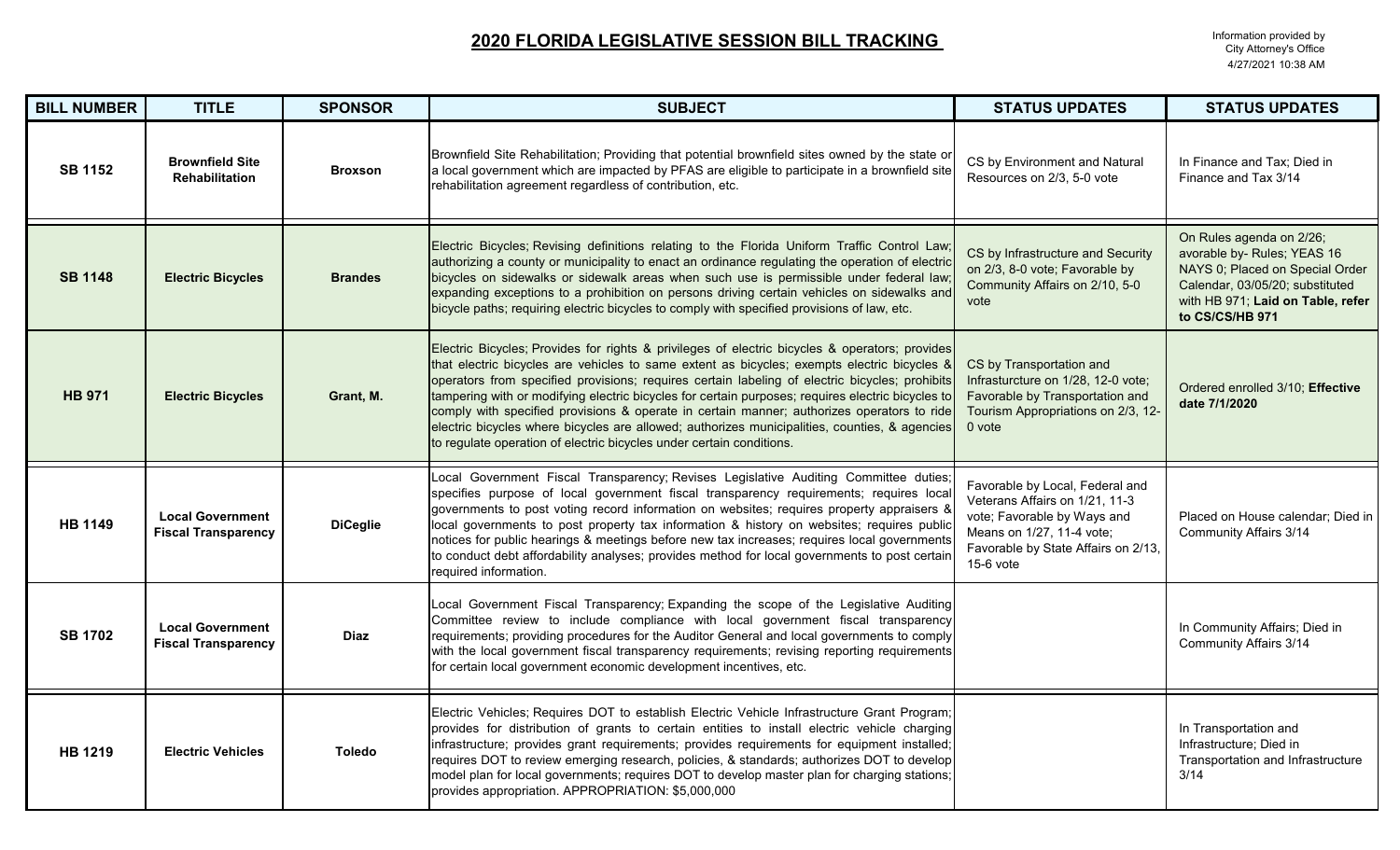### **2020 FLORIDA LEGISLATIVE SESSION BILL TRACKING**

Information provided by<br>City Attorney's Office 4/27/2021 10:38 AM

| <b>BILL NUMBER</b> | <b>TITLE</b>                                                                                            | <b>SPONSOR</b> | <b>SUBJECT</b>                                                                                                                                                                                                                                                                                                                                                                                                                                                                                                                                                                                                                                                                                                                         | <b>STATUS UPDATES</b>                                                                                                                                     | <b>STATUS UPDATES</b>                                                                                                                                                                                          |
|--------------------|---------------------------------------------------------------------------------------------------------|----------------|----------------------------------------------------------------------------------------------------------------------------------------------------------------------------------------------------------------------------------------------------------------------------------------------------------------------------------------------------------------------------------------------------------------------------------------------------------------------------------------------------------------------------------------------------------------------------------------------------------------------------------------------------------------------------------------------------------------------------------------|-----------------------------------------------------------------------------------------------------------------------------------------------------------|----------------------------------------------------------------------------------------------------------------------------------------------------------------------------------------------------------------|
| <b>SB 1230</b>     | <b>Electric Vehicles</b>                                                                                | <b>Brandes</b> | Electric Vehicles; Authorizing the Department of Transportation to adopt rules; requiring that<br>certain funds be used for specified purposes relating to the Electric Vehicle Infrastructure<br>Grant Program, beginning in specified years; requiring the department to establish the<br>Electric Vehicle Infrastructure Grant Program; providing for the distribution of grants to certain<br>entities to install electric vehicle charging infrastructure; providing grant requirements, etc.<br>APPROPRIATION: \$5,000,000                                                                                                                                                                                                       |                                                                                                                                                           | In Infrastructure and Security; Died<br>in Infrastructure and Security 3/14                                                                                                                                    |
| <b>SB 1340</b>     | <b>Legal Notices</b>                                                                                    | <b>Gruters</b> | Legal Notices; Providing for the publication of legal notices on certain publicly accessible<br>websites; allowing a governmental agency to publish legal notices on a publicly accessible<br>website under certain circumstances; removing provisions relating to the publication of legal<br>notices in newspapers; providing that an advertisement of a sale or disposition of property<br>may be published on certain websites for a specified time period, etc.                                                                                                                                                                                                                                                                   |                                                                                                                                                           | In Judiciary; Died in Judiciary 3/14                                                                                                                                                                           |
| HB <sub>7</sub>    | <b>Legal Notices</b>                                                                                    | <b>Fine</b>    | Legal Notices; Provides for website publication of legal notices; provides criteria for such<br>publication; authorizes fiscally constrained county to use publicly accessible website to<br>publish legally required advertisements & public notices; requires government agency to<br>provide specified notice to residents concerning alternative methods of receiving legal<br>notices.                                                                                                                                                                                                                                                                                                                                            | CS by Local, Federal and Veterans<br>Affairs on 1/15, 7-5 vote; CS by<br>Judiciary on 1/30, 11-7 vote;<br>Favorable by State Affairs on 2/6,<br>14-9 vote | Placed on House calendar; Died in<br>Judiciary 3/14                                                                                                                                                            |
| <b>SB 1330</b>     | <b>Municipal Service</b><br><b>Taxing Units and</b><br><b>Municipal Service</b><br><b>Benefit Units</b> | <b>Gruters</b> | Municipal Service Taxing Units and Municipal Service Benefit Units; Requiring that the<br>establishment, merger, or abolishment of a municipal service taxing or benefit unit be<br>approved by majority vote of certain qualified electors in an election that is called for such<br>purpose by the governing body of the county on its own motion; providing procedures for the<br>dissolution of a municipal service taxing or benefit unit, etc.                                                                                                                                                                                                                                                                                   |                                                                                                                                                           | In Community Affairs; Died in<br><b>Community Affairs 3/14</b>                                                                                                                                                 |
| <b>SB 1538</b>     | <b>Government Integrity</b>                                                                             | <b>Gruters</b> | Government Integrity; Creating the Florida Integrity Office under the Auditor General;<br>providing for the appointment of the Florida Integrity Officer; providing procedures for the<br>submission and investigation of certain complaints; authorizing the Florida Integrity Officer to<br>take certain action in response to complaints received; revising provisions relating to<br>contractual services and commodities that are not subject to competitive-solicitation<br>requirements; requiring the Office of Inspector General of the Department of Education to<br>conduct investigations relating to waste, fraud, abuse, or mismanagement against a district<br>school board or Florida College System institution, etc. |                                                                                                                                                           | In Governmental Oversight and<br>Accountability; Indefinitely<br>postponed and withdrawn from<br>consideration 3/14; Died in<br>Governmental Oversight and<br>Accountability 3/14                              |
| <b>HB 1111</b>     | <b>Government Integrity</b>                                                                             | <b>Tomkow</b>  | Government Integrity; Creates Florida Integrity Office under Auditor General; revises<br>provisions related to legislative procedure definitions, Auditor General, Chief Inspector<br>General, CFO investigations, government efficiency hotline, agency inspectors general<br>saving sharing program, & contracting.                                                                                                                                                                                                                                                                                                                                                                                                                  | CS by Public Integrity and Ethics<br>on 1/23, 16-0 vote; Favorable by<br>Appropriations on 2/11, 26-0 vote                                                | Amendment to Amendment<br>(522053) filed by Representative<br>Polo; Temporarily postponed, on<br>3rd Reading 3/9; Indefinitely<br>postponed and withdrawn from<br>consideration 3/16; Died on<br>Calendar 3/14 |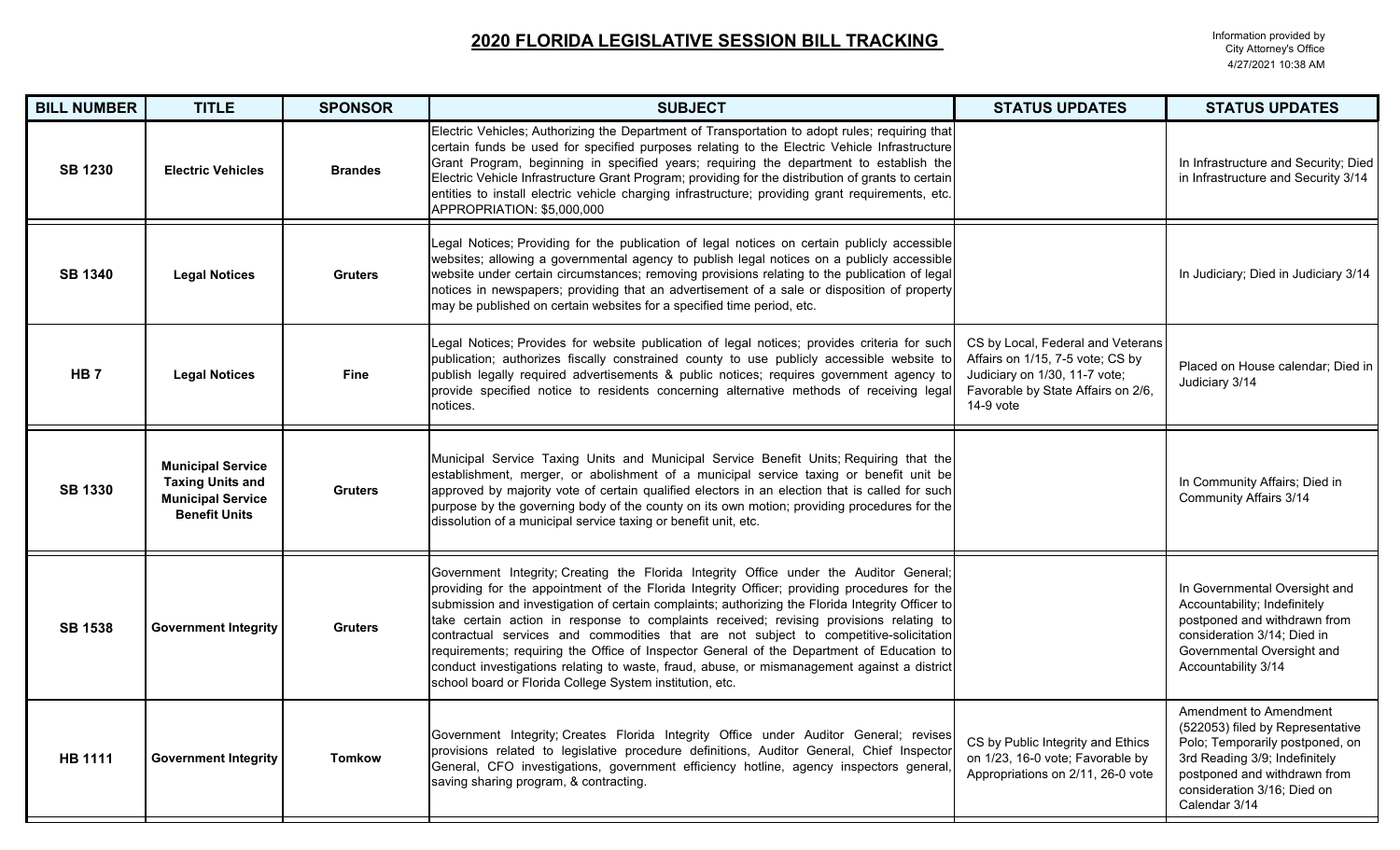| <b>BILL NUMBER</b> | <b>TITLE</b>                          | <b>SPONSOR</b>  | <b>SUBJECT</b>                                                                                                                                                                                                                                                                                                                                                                                                                                                                                                                                                                                        | <b>STATUS UPDATES</b> | <b>STATUS UPDATES</b>                                                                                                                                                          |
|--------------------|---------------------------------------|-----------------|-------------------------------------------------------------------------------------------------------------------------------------------------------------------------------------------------------------------------------------------------------------------------------------------------------------------------------------------------------------------------------------------------------------------------------------------------------------------------------------------------------------------------------------------------------------------------------------------------------|-----------------------|--------------------------------------------------------------------------------------------------------------------------------------------------------------------------------|
| <b>SB 1612</b>     | <b>Opportunity Zones</b>              | <b>Powell</b>   | Opportunity Zones; Renaming the Florida Enterprise Zone Act as the Florida Opportunity<br>Zone Act; providing an approval procedure allowing certain opportunity zones to receive<br>certain state incentives; requiring a county or municipality to create an opportunity zone<br>development agency; providing that certain enterprise zones may still receive certain state<br>incentives for a specified amount of time; authorizing local governments to review their<br>ordinances to encourage the economic viability and profitability of business and commerce in<br>opportunity zones, etc. |                       | In Commerce and Tourism;<br>Indefinitely postponed and<br>withdrawn from consideration 3/14;<br>Died in Commerce and Tourism<br>3/14                                           |
| <b>HB 1429</b>     | <b>Opportunity Zones</b>              | Omphroy         | Opportunity Zones; Revives & renames Florida Enterprise Act as Florida Opportunity Act;<br>revives & amends substantive procedures formerly related to enterprise zones; defines<br>"opportunity zone"; provides mechanisms for opportunity zones to receive specified state<br>incentives.                                                                                                                                                                                                                                                                                                           |                       | In Workforce Development and<br>Tourism; Indefinitely postponed<br>and withdrawn from consideration<br>3/16; Died in Workforce<br>Development and Tourism<br>Subcommittee 3/14 |
| <b>SB 1654</b>     | <b>Biosolids</b><br><b>Management</b> | <b>Mayfield</b> | Biosolids Management; Prohibiting the Department of Environmental Protection from issuing<br>or renewing certain permits after a specified date; prohibiting the land application of biosolids<br>on certain sites after a specified date; authorizing municipalities and counties to enforce or<br>extend certain ordinances, regulations, resolutions, rules, moratoriums, or policies regarding<br>the land application of biosolids, etc.                                                                                                                                                         |                       | In Environment and Natural<br>Resources; Indefinitely postponed<br>and withdrawn from consideration<br>3/14; Died in Environment and<br>Natural Resources 3/14                 |
| <b>HB 1267</b>     | <b>Biosolids</b><br><b>Management</b> | Grall           | Biosolids Management; Prohibits land application of biosolids on certain sites; prohibits DEP<br>from issuing or renewing certain permits; directs DEP to initiate rulemaking by specified date,<br>adopt specified rules, & implement specified water quality monitoring program.                                                                                                                                                                                                                                                                                                                    |                       | In Agriculture and Natural<br>Resources; Indefinitely postponed<br>and withdrawn from consideration<br>3/16; Died in Agriculture and<br>Natural Resources Subcommittee<br>3/14 |
| <b>HB 6063</b>     | <b>Real Property</b>                  | Jenne           | Real Property; Removes provisions relating to a governmental entity's establishment of<br>recreational customary use on a portion of a beach above the mean high-water line on<br>private property.                                                                                                                                                                                                                                                                                                                                                                                                   |                       | In Civil Justice; Indefinitely<br>postponed and withdrawn from<br>consideration 3/16; Died in Civil<br>Justice Subcommittee 3/14                                               |
| <b>SB 1680</b>     | <b>Real Property</b>                  | <b>Berman</b>   | Real Property; Repealing a provision relating to a governmental entity's establishment of<br>recreational customary use on a portion of a beach above the mean high-water line on<br>private property, etc.                                                                                                                                                                                                                                                                                                                                                                                           |                       | In Community Affairs; Indefinitely<br>postponed and withdrawn from<br>consideration 3/14; Died in<br><b>Community Affairs 3/14</b>                                             |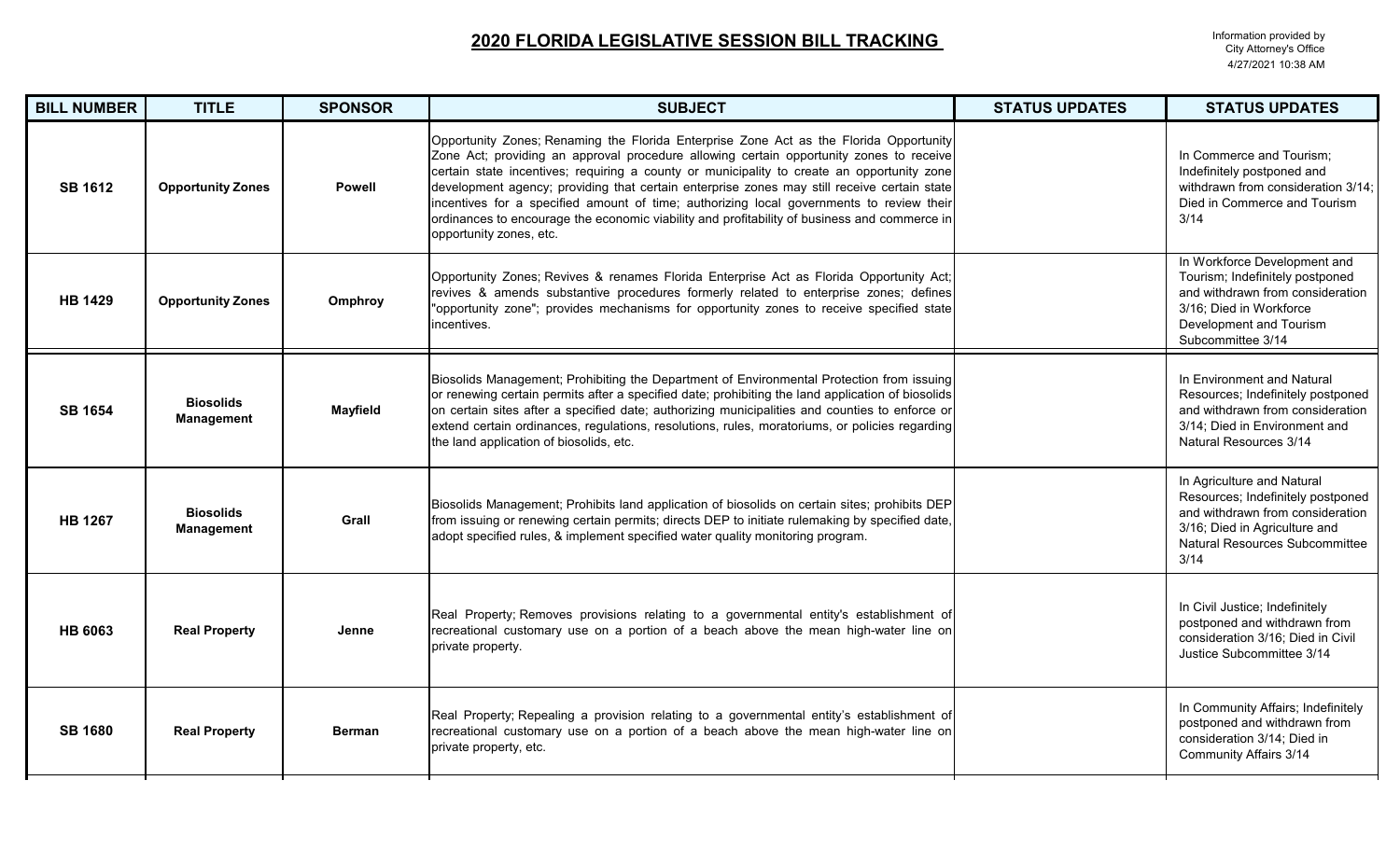| <b>BILL NUMBER</b> | <b>TITLE</b>                                                          | <b>SPONSOR</b>   | <b>SUBJECT</b>                                                                                                                                                                                                                                                                                                                                                                                                                                                                                                                                                                                                                                                                                                  | <b>STATUS UPDATES</b>                                                                                                                                                                       | <b>STATUS UPDATES</b>                                                                                                                                                                                                                                                                                                                                                                                                                                                                                                                                                                                                                  |
|--------------------|-----------------------------------------------------------------------|------------------|-----------------------------------------------------------------------------------------------------------------------------------------------------------------------------------------------------------------------------------------------------------------------------------------------------------------------------------------------------------------------------------------------------------------------------------------------------------------------------------------------------------------------------------------------------------------------------------------------------------------------------------------------------------------------------------------------------------------|---------------------------------------------------------------------------------------------------------------------------------------------------------------------------------------------|----------------------------------------------------------------------------------------------------------------------------------------------------------------------------------------------------------------------------------------------------------------------------------------------------------------------------------------------------------------------------------------------------------------------------------------------------------------------------------------------------------------------------------------------------------------------------------------------------------------------------------------|
| <b>HB 1193</b>     | <b>Deregulation of</b><br><b>Profession and</b><br><b>Occupations</b> | Ingoglia         | Deregulation of Professions and Occupations; Removes regulations on specified DBPR<br>professions, including labor organizations, hair braiders, hair wrappers & body wrappers, 8<br>boxing timekeepers & announcers; revises certain requirements for barbers, nail specialists,<br>business organizations that provide architecture services and interior design, landscape<br>architects, & geologists; prohibits suspension or revocation of license for delinquency or<br>default on payment of student loan or default on requirements of work-conditional<br>scholarship.                                                                                                                                | Favorable by Business and<br>Professions on 1/21, 12-3 vote;<br>Favorable by Government<br><b>Operations and Technology</b><br>Appropriations on 10-2; CS by<br>Commerce on 2/20, 23-0 vote | Placed on House calendar; Read<br>3rd time on 3/9; - Amendment(s)<br>adopted on 3/9; CS passed as<br>amended; YEAS 88 NAYS 25;<br>Referred to Innovation, Industry,<br>and Technology; Commerce and<br>Tourism; Appropriations 3/9;<br>Amendment filed by Senator<br>Albritton 3/11; Amendment(s)<br>adopted; CS passed as amended;<br>YEAS 38 NAYS 0; Concurred in 1<br>amendment(s) (380064); CS<br>passed as amended; YEAS 103<br>NAYS 11; Ordered engrossed,<br>then enrolled 3/12; Effective date<br>7/1/2020; Signed by Officers and<br>presented to Governor 6/17;<br>Approved by Governor 06/30;<br>Chapter No. 2020-163 07/01 |
| <b>SB 474</b>      | <b>Deregulation of</b><br><b>Profession and</b><br><b>Occupations</b> | <b>Albritton</b> | Deregulation of Professions and Occupations; Citing this act as the "Occupational Freedom<br>and Opportunity Act"; requiring the Department of Highway Safety and Motor Vehicles to<br>waive the requirement to pass the Commercial Driver License Skills Tests for certain<br>servicemembers and veterans; deleting the requirement that a yacht broker maintain a<br>separate license for each branch office; specifying that the failure to repay certain student<br>loans is not considered a failure to perform a statutory or legal obligation for which certain<br>disciplinary action can be taken; revising licensure requirements for engineers who hold<br>specified licenses in another state, etc. | CS by Innovation, Industry and<br>Technology on 1/21, 8-0 vote; CS<br>by Commerce and Tourism on 2/4,<br>4-0 vote; CS by Appropriations on<br>2/20, 20-1 vote                               | <b>Retained on Special Order</b><br>Calendar; Amendment to<br>Amendment (490882) filed by<br>Senator Gibson; Retained on<br>Special Order Calendar;<br>Substituted CS/HB 1193; Laid on<br>Table, refer to CS/HB 1193 3/12                                                                                                                                                                                                                                                                                                                                                                                                              |
| <b>SB 1302</b>     | <b>Sovereign Immunity</b>                                             | <b>Flores</b>    | Sovereign Immunity; Designating the "Florida Fair Claims Act"; increasing the statutory limits<br>on liability for tort claims against the state and its agencies and subdivisions; revising when a<br>state and its agencies and subdivisions may agree to settle a claim or judgment without<br>further action from the Legislature; requiring that the limitations on tort liability be adjusted<br>every year after a specified date; prohibiting an insurance policy from conditioning the<br>payment of benefits on the enactment of claim bills, etc.                                                                                                                                                    | CS by Judiciary on 1/21, 5-0 vote;<br>Favorable by Community Affairs on<br>$2/3.4 - 1$ vote                                                                                                 | In Appropriations; Indefinitely<br>postponed and withdrawn from<br>consideration 3/14; Died in<br>Appropriations 3/14                                                                                                                                                                                                                                                                                                                                                                                                                                                                                                                  |
| <b>HB 7043</b>     | <b>Contingency Fees</b>                                               | Gregory          | Contingency Fees; Prohibits local & regional governmental entities from entering into certain<br>contingency fee contracts with private attorneys or law firms.                                                                                                                                                                                                                                                                                                                                                                                                                                                                                                                                                 |                                                                                                                                                                                             | In Oversight, Transparency and<br>Public Management ; Indefinitely<br>postponed and withdrawn from<br>consideration 3/16; Died in<br>Oversight, Transparency and<br>Public Management Subcommittee<br>3/14                                                                                                                                                                                                                                                                                                                                                                                                                             |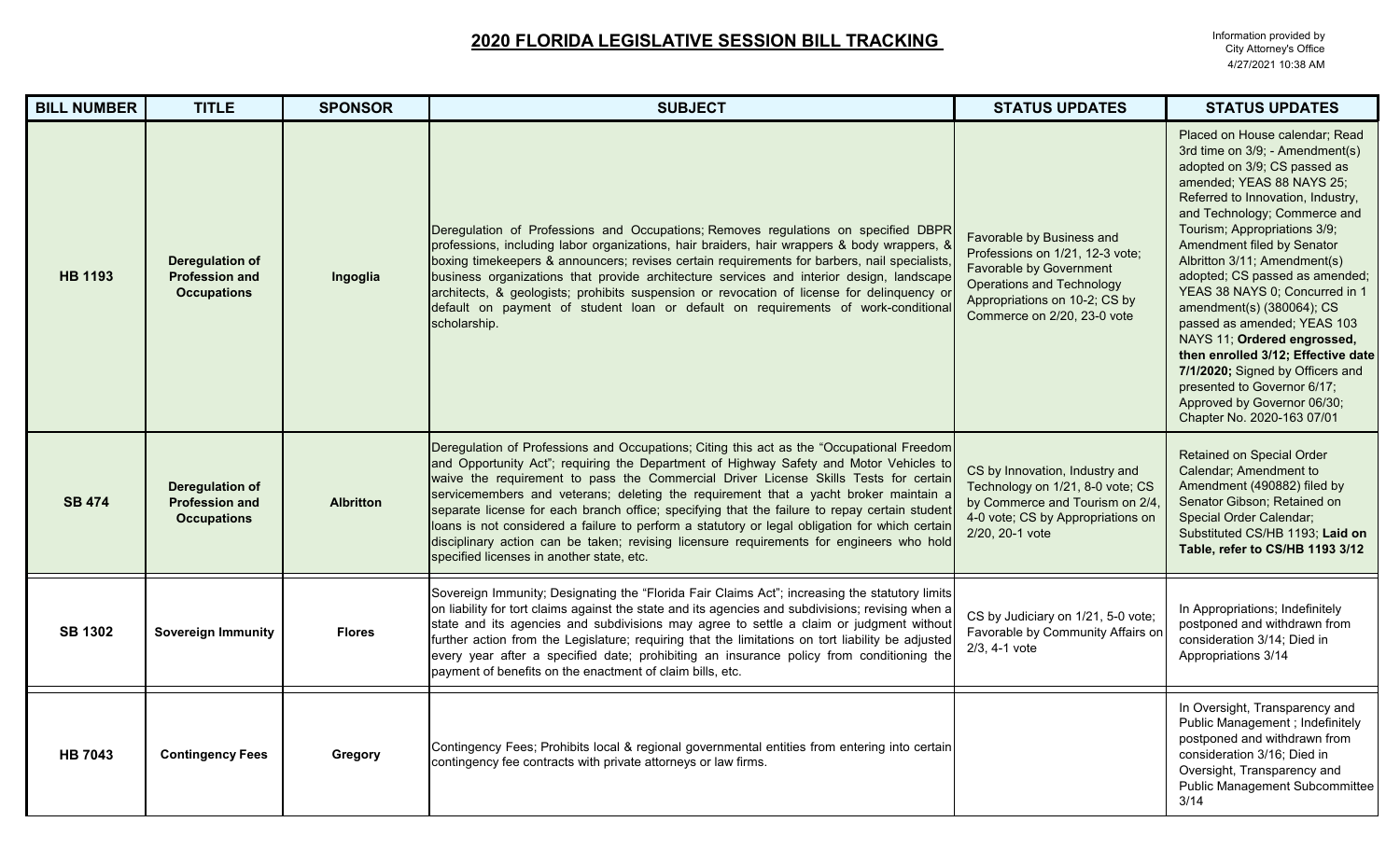| <b>BILL NUMBER</b> | <b>TITLE</b>                                   | <b>SPONSOR</b> | <b>SUBJECT</b>                                                                                                                                                                                                                                                                                                                                                                                                                                                                | <b>STATUS UPDATES</b>                                                                                                                                                                       | <b>STATUS UPDATES</b>                                                                                                                                                                                                                                                                                                                                                    |
|--------------------|------------------------------------------------|----------------|-------------------------------------------------------------------------------------------------------------------------------------------------------------------------------------------------------------------------------------------------------------------------------------------------------------------------------------------------------------------------------------------------------------------------------------------------------------------------------|---------------------------------------------------------------------------------------------------------------------------------------------------------------------------------------------|--------------------------------------------------------------------------------------------------------------------------------------------------------------------------------------------------------------------------------------------------------------------------------------------------------------------------------------------------------------------------|
| <b>SB 1574</b>     | <b>Contingency Fees</b>                        | <b>Baxley</b>  | Contingency Fees; Defining the term "local or regional governmental entity"; prohibiting local<br>and regional governmental entities from entering into contingency fee contracts above<br>specified limits with private attorneys and law firms, etc.                                                                                                                                                                                                                        |                                                                                                                                                                                             | In Community Affairs; Indefinitely<br>postponed and withdrawn from<br>consideration 3/14; Died in<br><b>Community Affairs 3/14</b>                                                                                                                                                                                                                                       |
| <b>SB 1490</b>     | <b>Public Officers and</b><br><b>Employees</b> | <b>Bradley</b> | Public Officers and Employees; Authorizing the giving, solicitation, and acceptance of gifts or<br>compensation to be used toward costs incurred due to a serious bodily injury or the diagnosis<br>of a serious disease or illness of specified reporting individuals, procurement employees, or a<br>child thereof; revising provisions regarding prohibited lobbying expenditures in the legislative<br>and executive branches to conform to changes made by the act, etc. | Favorable by Ethics and Elections<br>on 1/21, 6-1 vote; CS by<br>Governmental Oversight and<br>Accountability on 2/3, 5-0 vote                                                              | On Special Order Calendar, 02/26;<br>Indefinitely postponed and<br>withdrawn from consideration 3/16;<br>Died in Messages 3/14                                                                                                                                                                                                                                           |
| <b>HB 1435</b>     | <b>Public Officers and</b><br><b>Employees</b> | Williamson     | Public Officers and Employees; Authorizes specified reporting individuals & procurement<br>employees to accept gifts or compensation to be used toward costs incurred due to serious<br>bodily injury or diagnosis of serious disease or illness of individual, employee, or child<br>thereof; specifies limitations & requirements.                                                                                                                                          | CS by Public Integrity and Ethics<br>on 2/6, 14-0 vote                                                                                                                                      | In State Affairs; Indefinitely<br>postponed and withdrawn from<br>consideration 3/16; - Died in State<br>Affairs Committee 3/14                                                                                                                                                                                                                                          |
| <b>SB 172</b>      | <b>Florida Drug and</b><br><b>Cosmetic Act</b> | <b>Bradley</b> | Florida Drug and Cosmetic Act; Preempting the regulation of over-the-counter proprietary<br>drugs or cosmetics to the state, etc.                                                                                                                                                                                                                                                                                                                                             | Favorable by Community Affairs on<br>10/14, 3-1 vote; Favorable by<br>Innovation, Industry, and<br>Technology on 11/4, 8-2 vote;<br>Favorable by Rules on 1/15, 12-4<br>vote                | Passed Senate on 1/29, 25-14<br>vote; Received by House on 3/6;<br>Placed on Special Order Calendar,<br>03/09/20; Read 2nd Time 3/9;<br>Placed on 3rd reading 3/10;<br>Passed; YEAS 68 NAYS 47;<br>Ordered enrolled 3/10; Effective<br>date 7/1/2020; Signed by Officers<br>and presented to Governor 6/16;<br>Approved by Governor 06/30;<br>Chapter No. 2020-118 06/30 |
| <b>HB 113</b>      | <b>Florida Drug and</b><br><b>Cosmetic Act</b> | <b>Roach</b>   | Florida Drug and Cosmetic Act; Preempts regulation of over-the-counter proprietary drugs or<br>cosmetics to state.                                                                                                                                                                                                                                                                                                                                                            | Favorable by Health Quality on<br>11/6, 8-5 vote; Favorable by Local,<br>Federal and Veterans Affairs on<br>1/21, 9-6 vote; Favorable by Health<br>and Human Services on 1/30, 10-6<br>vote | Placed on House calendar; Laid<br>on Table 3/10; See SB 172 3/9                                                                                                                                                                                                                                                                                                          |
|                    |                                                |                |                                                                                                                                                                                                                                                                                                                                                                                                                                                                               |                                                                                                                                                                                             |                                                                                                                                                                                                                                                                                                                                                                          |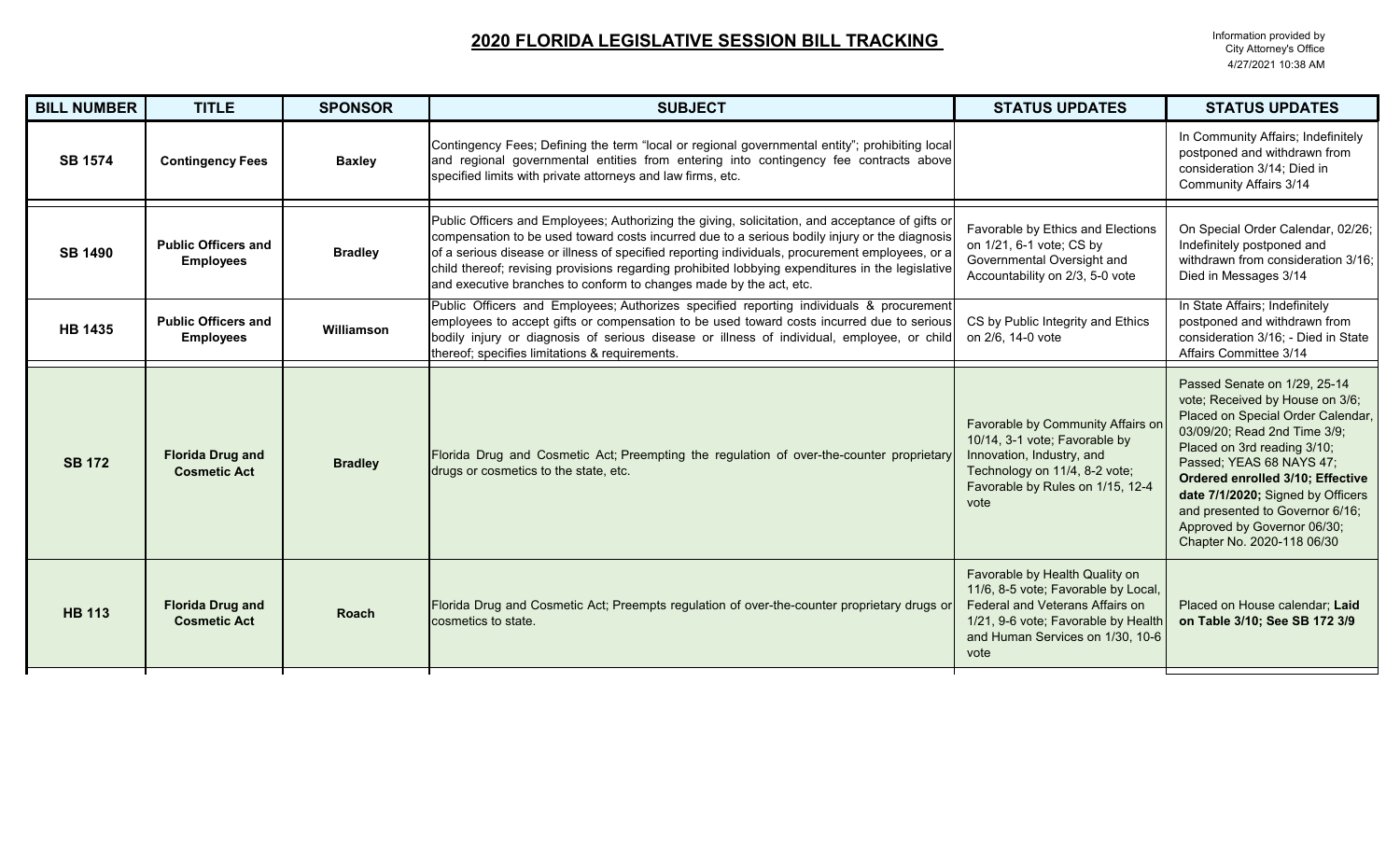| <b>BILL NUMBER</b> | <b>TITLE</b>                                                          | <b>SPONSOR</b>  | <b>SUBJECT</b>                                                                                                                                                                                                                                                                                                                                                                                                                                                                                                                            | <b>STATUS UPDATES</b>                                                                                                                                                                                                         | <b>STATUS UPDATES</b>                                                                                                                                                                                                                                                                                                                                                                                                                                                                                                                                      |
|--------------------|-----------------------------------------------------------------------|-----------------|-------------------------------------------------------------------------------------------------------------------------------------------------------------------------------------------------------------------------------------------------------------------------------------------------------------------------------------------------------------------------------------------------------------------------------------------------------------------------------------------------------------------------------------------|-------------------------------------------------------------------------------------------------------------------------------------------------------------------------------------------------------------------------------|------------------------------------------------------------------------------------------------------------------------------------------------------------------------------------------------------------------------------------------------------------------------------------------------------------------------------------------------------------------------------------------------------------------------------------------------------------------------------------------------------------------------------------------------------------|
| <b>HB 441</b>      | <b>Public Procurement</b><br>of Services                              | <b>DiCeglie</b> | Public Procurement of Services; Revises maximum dollar amount for continuing contracts for<br>construction projects; revises term "continuing contract" to increase certain maximum dollar<br>amounts for professional architectural, engineering, landscape architectural, & surveying &<br>mapping services.                                                                                                                                                                                                                            | CS by Oversight, Transparency<br>and Public Management on 12/12,<br>12-0 vote; Favorable by<br>Government Operations and<br><b>Technology Appropriations on</b><br>1/15, 10-0 vote; CS by State Affairs<br>on 1/23, 24-0 vote | Passed House on 2/13, 117-0<br>vote; Sent to Senate in Messages;<br>Placed on 3rd reading 3/10; CS<br>passed; YEAS 40 NAYS 0;<br>Ordered enrolled 3/11; Effective<br>date 7/1/2020; Signed by Officers<br>and presented to Governor 6/17;<br>Approved by Governor 06/30;<br>Chapter No. 2020-127 06/30                                                                                                                                                                                                                                                     |
| <b>SB 506</b>      | <b>Public Procurement</b><br>of Services                              | <b>Perry</b>    | Public Procurement of Services; Revising the maximum dollar amount for continuing<br>contracts for construction projects; revising the term "continuing contract" to increase certain<br>maximum dollar amounts for professional architectural, engineering, landscape architectural,<br>and surveying and mapping services, etc.                                                                                                                                                                                                         | CS by Government Oversight and<br>Accountability on 1/13, 5-0 vote;<br>Favorable by Agriculture,<br><b>Environment, and General</b><br>Government Appropriations on<br>1/22, 9-0 vote                                         | In Appropriations; Placed on<br>Special Order Calendar, 03/10/20;<br>Laid on Table, refer to CS/CS/HB<br>441                                                                                                                                                                                                                                                                                                                                                                                                                                               |
|                    |                                                                       |                 | Local Government Public Construction Works; Revising disclosure requirements for bidding                                                                                                                                                                                                                                                                                                                                                                                                                                                  |                                                                                                                                                                                                                               |                                                                                                                                                                                                                                                                                                                                                                                                                                                                                                                                                            |
| <b>SB 504</b>      | <b>Local Government</b><br><b>Public Construction</b><br><b>Works</b> | <b>Perry</b>    | documents and other requests for proposals issued for bids by a local governmental entity<br>and public contracts entered into between local governmental entities and contractors;<br>requiring the governing board of a local government to consider estimated costs of certain<br>projects using generally accepted cost-accounting principles that account for specified costs<br>when the board is making a specified determination, etc.                                                                                            | Favorable by Community Affairs on<br>12/9, 5-0 vote; CS by<br>Governmental Oversight and<br>Accountability on 1/13, 5-0 vote                                                                                                  | In Rules; Placed on Special Order<br>Calendar, 03/11/20; Laid on<br>Table, refer to CS/CS/HB 279                                                                                                                                                                                                                                                                                                                                                                                                                                                           |
| <b>HB 279</b>      | <b>Local Government</b><br><b>Public Construction</b><br><b>Works</b> | Smith, D.       | Local Government Public Construction Works; Revises amount at which specified entities<br>must competitively award certain projects; requires local governing board to consider<br>estimated costs of certain projects when making specified determination; requires local<br>government that performs project using its own services, employees, & equipment to disclose<br>costs of project after completion to Auditor General; requires Auditor General to review such<br>disclosures as part of routine audits of local governments. | CS by Oversight, Transparency<br>and Public Management on 1/29,<br>11-3 vote; Favorable by Business<br>and Professions on 2/4, 8-2 vote                                                                                       | On State Affairs agenda on 2/27;<br>CS passed as amended; YEAS<br>114 NAYS 1; Referred to<br><b>Community Affairs; Governmental</b><br>Oversight and Accountability;<br>Rules 3/9; Withdrawn from<br><b>Community Affairs; Governmental</b><br>Oversight and Accountability;<br>Rules; Substituted for CS/CS/SB<br>504; Placed on 3rd reading 3/11;<br>CS passed; YEAS 36 NAYS 1;<br>Ordered enrolled 3/12; Effective<br>date 7/1/2020; Signed by Officers<br>and presented to Governor 6/17;<br>Approved by Governor 06/30;<br>Chapter No. 2020-155 07/01 |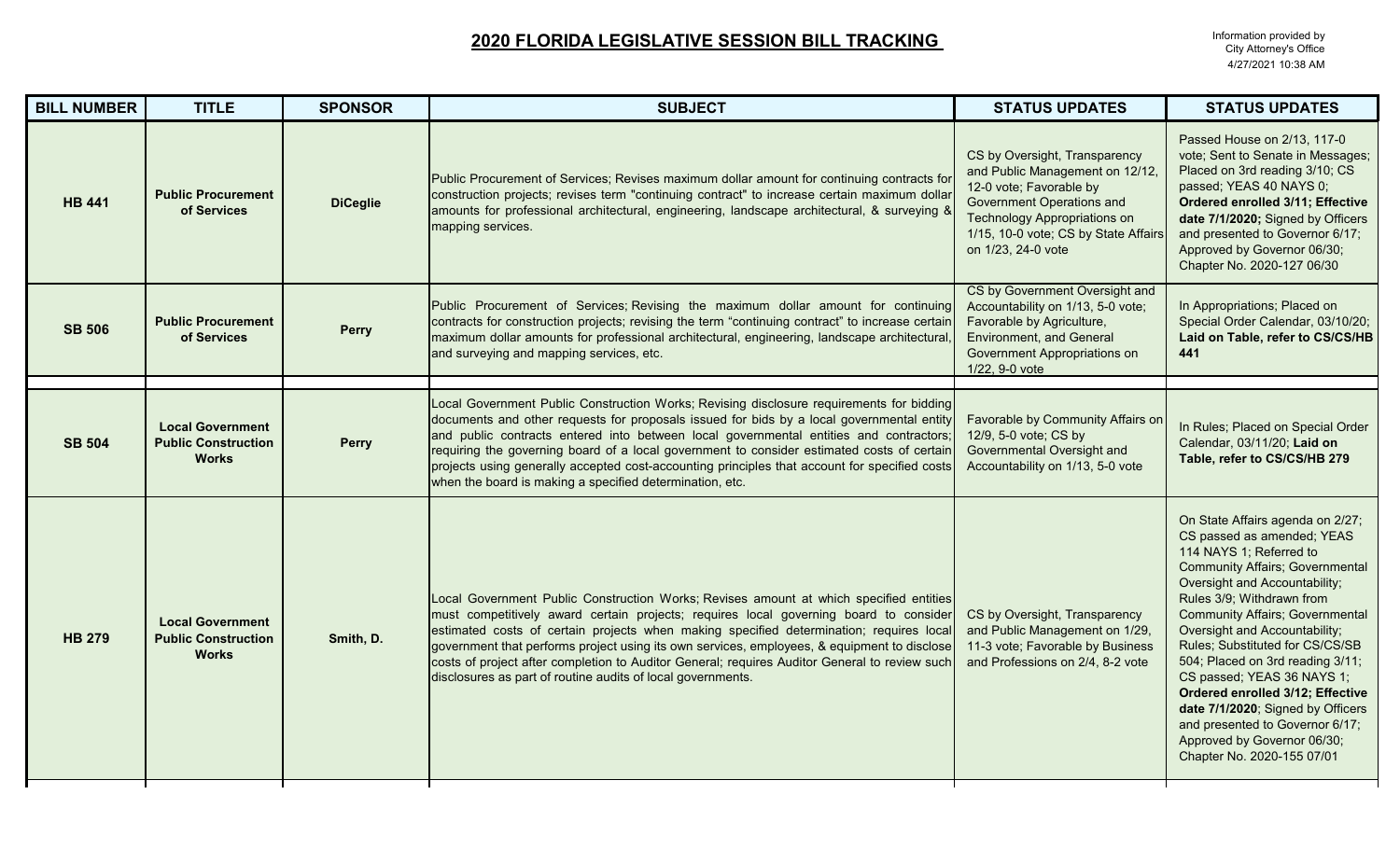| <b>BILL NUMBER</b> | <b>TITLE</b>                                                                                                      | <b>SPONSOR</b> | <b>SUBJECT</b>                                                                                                                                                                                                                                                                                                                                                                                                                                                                                                                                                                                                                                                                                                                                                                                                                                                                         | <b>STATUS UPDATES</b>                                                                                                 | <b>STATUS UPDATES</b>                                                                                                                                                                                                                                                                                                                                                                                                                                                             |
|--------------------|-------------------------------------------------------------------------------------------------------------------|----------------|----------------------------------------------------------------------------------------------------------------------------------------------------------------------------------------------------------------------------------------------------------------------------------------------------------------------------------------------------------------------------------------------------------------------------------------------------------------------------------------------------------------------------------------------------------------------------------------------------------------------------------------------------------------------------------------------------------------------------------------------------------------------------------------------------------------------------------------------------------------------------------------|-----------------------------------------------------------------------------------------------------------------------|-----------------------------------------------------------------------------------------------------------------------------------------------------------------------------------------------------------------------------------------------------------------------------------------------------------------------------------------------------------------------------------------------------------------------------------------------------------------------------------|
| <b>HB 1113</b>     | <b>Fiduciary Duty of</b><br><b>Care for Appointed</b><br><b>Public Officials and</b><br><b>Executive Officers</b> | <b>Beltran</b> | Fiduciary Duty of Care for Appointed Public Officials and Executive Officers; Establishes<br>standards for fiduciary duty of care for appointed public officials & executive officers of<br>specified governmental entities; requires training on board governance; requires DBPR to<br>contract for or approve such training programs or publish list of approved training providers;<br>specifies requirements for such training; authorizes training to be provided by in-house<br>counsel for certain governmental entities; requires appointed public officials & executive<br>officers to certify their completion of annual training; requires department to adopt rules;<br>provides exception to training requirement; specifies requirements for appointment of<br>executive officers & general counsels of governmental entities; specifies standards for legal<br>counsel. | Favorable by Public Integrity and<br>Ethics on 2/6, 9-6 vote                                                          | In Government Operations and<br>Technology Appropriations;<br>Indefinitely postponed and<br>withdrawn from consideration 3/16;<br>Died in Government Operations<br>and Technology Appropriations<br>Subcommittee 3/14                                                                                                                                                                                                                                                             |
| <b>SB 1270</b>     | <b>Fiduciary Duty of</b><br><b>Care for Appointed</b><br><b>Public Officials and</b><br><b>Executive Officers</b> | Lee            | Fiduciary Duty of Care for Appointed Public Officials and Executive Officers; Establishing<br>standards for the fiduciary duty of care for appointed public officials and executive officers of<br>specified governmental entities; requiring training on board governance beginning on a<br>specified date; requiring the Department of Business and Professional Regulation to contract<br>for or approve such training programs or publish a list of approved training providers;<br>specifying requirements for the appointment of executive officers and general counsels of<br>governmental entities, etc.                                                                                                                                                                                                                                                                       | CS by Governmental Oversight<br>and Accountability on 2/10, 5-0<br>vote; CS by Community Affairs on<br>2/17, 5-0 vote | In Rules; Referred to Calendar;<br>Amendment filed by<br>Representative Tomkow 3/10;<br>Amendment(s) adopted (064965);<br>Placed on 3rd reading 3/10;<br>Amendment to Amendment<br>(064965) filed by Representative<br>Polo 3/11; Amendment(s) failed;<br>CS passed as amended; YEAS<br>117 NAYS 0; Amendment to<br>House Amendment (064965) filed<br>by Senator Lee 3/13; Indefinitely<br>postponed and withdrawn from<br>consideration 3/14; Died in<br>returning Messages 3/14 |
| <b>SB 620</b>      | Firefighters' Bill of<br><b>Rights</b>                                                                            | Hooper         | Firefighters' Bill of Rights; Specifying application of certain rights of firefighters to informal<br>inquiries; requiring that witnesses be interviewed and certain information be provided to a<br>firefighter subjected to interrogation before an interrogation is conducted; prohibiting a<br>firefighter from being threatened with certain disciplinary action; requiring that a firefighter be<br>notified and provided certain information before certain disciplinary actions are taken<br>requiring that a firefighter be given the opportunity to address certain findings; requiring that<br>certain information be kept confidential and exempt in accordance with existing law, etc.                                                                                                                                                                                    | Favorable by Commiunity Affaris<br>on 12/9, 5-0 vote, CS by<br>Governmental Oversight and<br>Accountability on 1/13   | In Rules; Indefinitely postponed<br>and withdrawn from consideration<br>3/14; Died in Rules 3/14                                                                                                                                                                                                                                                                                                                                                                                  |
| <b>HB 215</b>      | <b>Firefighters' Bill of</b><br><b>Rights</b>                                                                     | Casello        | Firefighters' Bill of Rights; Requires witnesses be interviewed & information be provided to<br>firefighter before interrogation is conducted; authorizes firefighter to provide voluntary<br>statement at any time after being informed of certain right; prohibits firefighter from being<br>threatened during interrogation; requires copy of interrogation be provided to firefighter within<br>specified timeframe, upon request; requires that firefighter be notified & provided certain<br>information before certain disciplinary actions are taken & given opportunity to address<br>certain findings.                                                                                                                                                                                                                                                                       |                                                                                                                       | In Oversight, Transparency and<br>Public Management; Indefinitely<br>postponed and withdrawn from<br>consideration 3/16; Died in<br>Oversight, Transparency and<br>Public Management Subcommittee<br>3/14                                                                                                                                                                                                                                                                         |
|                    |                                                                                                                   |                |                                                                                                                                                                                                                                                                                                                                                                                                                                                                                                                                                                                                                                                                                                                                                                                                                                                                                        |                                                                                                                       |                                                                                                                                                                                                                                                                                                                                                                                                                                                                                   |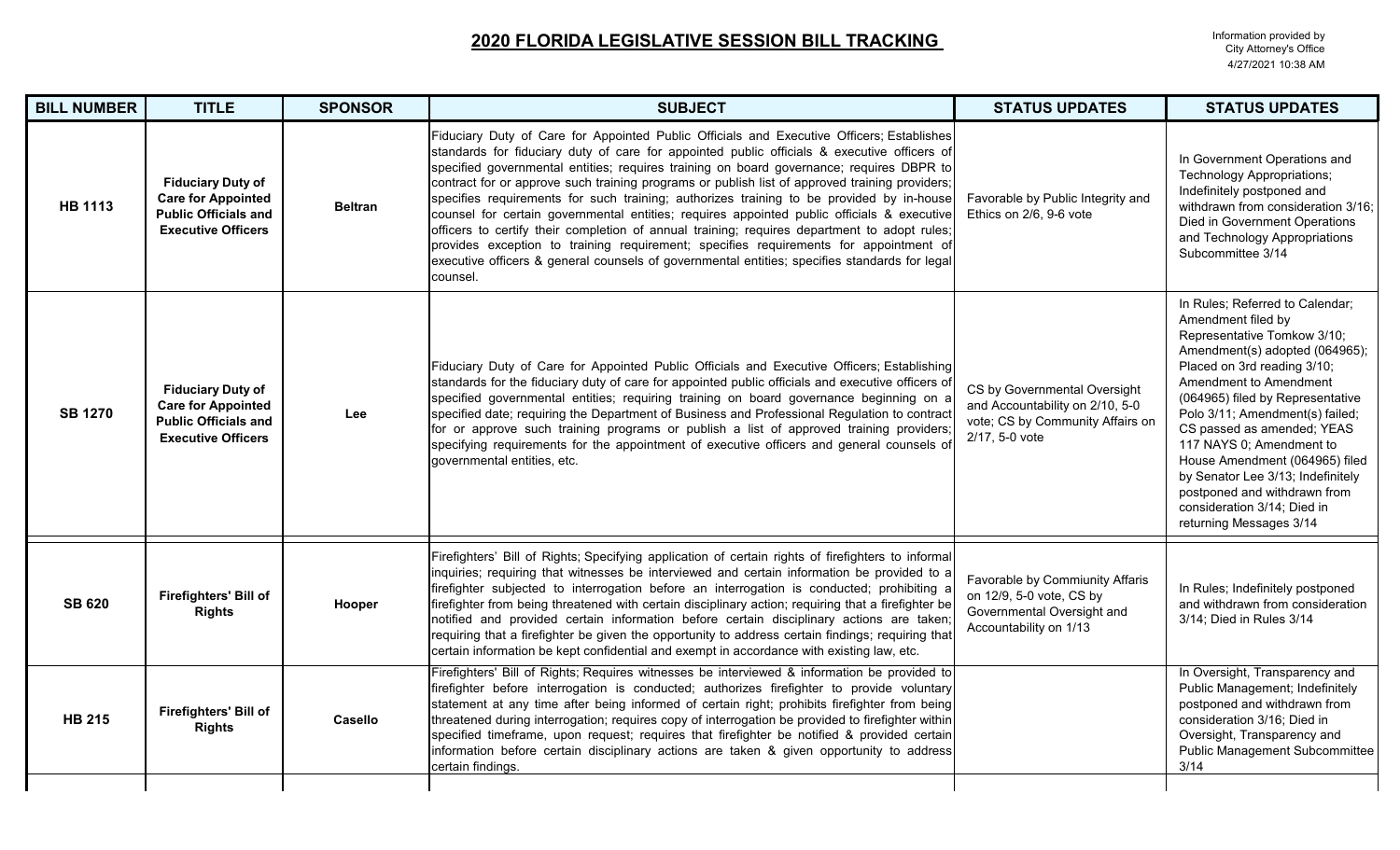| <b>BILL NUMBER</b> | <b>TITLE</b>                                                                               | <b>SPONSOR</b>   | <b>SUBJECT</b>                                                                                                                                                                                                                                                                                                                                                                                                                                                                                                                                                                                                                                                                              | <b>STATUS UPDATES</b>                                                                                                                                                                                               | <b>STATUS UPDATES</b>                                                                                                                                                                                                                                                                                    |
|--------------------|--------------------------------------------------------------------------------------------|------------------|---------------------------------------------------------------------------------------------------------------------------------------------------------------------------------------------------------------------------------------------------------------------------------------------------------------------------------------------------------------------------------------------------------------------------------------------------------------------------------------------------------------------------------------------------------------------------------------------------------------------------------------------------------------------------------------------|---------------------------------------------------------------------------------------------------------------------------------------------------------------------------------------------------------------------|----------------------------------------------------------------------------------------------------------------------------------------------------------------------------------------------------------------------------------------------------------------------------------------------------------|
| <b>SB 140</b>      | <b>Fireworks</b>                                                                           | <b>Hutson</b>    | Fireworks; Defining the term "designated holiday"; providing an exemption for the use of<br>fireworks solely and exclusively during a designated holiday, etc.                                                                                                                                                                                                                                                                                                                                                                                                                                                                                                                              | CS by Community Affairs on 11/4,<br>4-0 vote; CS by Banking and<br>Insuranace on 12/10, 6-0 vote; CS<br>by Rules on 1/15, 16-0 vote                                                                                 | CS passed as amended; YEAS 39<br>NAYS 0; In Messages; Placed on<br>Special Order Calendar, 03/10/20;<br>Referred to Calendar; Placed on<br>3rd reading 3/10; CS passed;<br>YEAS 82 NAYS 34; Ordered<br>enrolled 3/11; Signed by Officers<br>and presented to Governor 4/8;<br><b>Chapter No. 2020-11</b> |
| <b>HB 65</b>       | <b>Fireworks</b>                                                                           | Rodriguez, A.M.  | Fireworks; Provides exemption for purchase, sale, or use of fireworks used or to be used<br>solely & exclusively during designated holiday; provides age requirement to purchase;<br>provides affirmative defense for certain retailers.                                                                                                                                                                                                                                                                                                                                                                                                                                                    | CS by Business and Professions<br>on 11/6, 7-5 vote; CS by Local,<br>Federal and Veterans Affairs on<br>12/11, 10-1 vote                                                                                            | On Commerce agenda on 2/27;<br>Laid on Table 3/10; See SB 140                                                                                                                                                                                                                                            |
| <b>HB 73</b>       | <b>Environmental</b><br><b>Regulation</b>                                                  | <b>Overdorf</b>  | Environmental Regulation; Specifies requirements for contracts between residential recycling<br>collectors or recovered materials processing facilities & counties or municipalities for<br>collecting, transporting, & processing residential recycling material & contaminated recyclable<br>material; prohibits local governments from requiring further verification from DEP for certair<br>projects; revises types of dock & pier replacements & repairs that are exempt from such<br>verification & certain permitting requirements.                                                                                                                                                 | Favorable by Agriculture and<br>Natural Resources on 10/16, 14-0<br>vote; Favorable by Agriculture and<br><b>Natural Resources Appropriations</b><br>on 12/11, 10-0 vote; CS by State<br>Affairs on 1/16, 23-0 vote | Passed full House on 1/2, 119-0<br>vote; Sent to Senate; In messages;<br>Ordered enrolled 3/3/2020;<br>Effective date 7/1/2020; Signed by<br>Officers and presented to<br>Governor 6/3; Approved by<br>Governor 6/19; Chapter No. 2020-<br>41, 06/19                                                     |
| <b>SB 326</b>      | <b>Environmental</b><br><b>Regulation</b>                                                  | <b>Perry</b>     | Environmental Regulation; Specifying requirements for contracts between residential<br>recycling collectors or recovered materials processing facilities and counties or municipalities<br>for the collection or processing of residential recycling material; providing that a residentia<br>recycling collector or recovered materials processing facility is not required to collect<br>transport, or process contaminated recyclable material except pursuant to specified<br>contractual requirements after a contract is executed; prohibiting local governments from<br>requiring further verification from the Department of Environmental Protection for certair<br>projects, etc. | CS by Environment and Natural<br>Resources on 11/4, 5-0 vote;<br>Favorable by Community Affairs on<br>12/9, 5-0 vote; Favorable by Rules<br>on 2/5, 15-0 vote                                                       | Laid on table: see HB 73                                                                                                                                                                                                                                                                                 |
| <b>HB 2671</b>     | <b>St. Augustine</b><br>Wastewater<br><b>Treatment Plant</b><br><b>Resiliency Armoring</b> | <b>Stevenson</b> | St. Augustine Wastewater Treatment Plant Resiliency Armoring; Provides an appropriation<br>for the St. Augustine Wastewater Treatment Plant Resiliency Armoring. APPROPRIATION<br>\$1,825,000                                                                                                                                                                                                                                                                                                                                                                                                                                                                                               | Favorable by Agriculture and<br>Natural Resources on 12/11, 9-0<br>vote;                                                                                                                                            | In Appropriations; Indefinitely<br>postponed and withdrawn from<br>consideration 3/14; Died in<br>Appropriations Committee 5/28                                                                                                                                                                          |
| <b>HB 2673</b>     | <b>St. Augustine Flood</b><br><b>Resiliency Master</b><br><b>Plan Implementation</b>       | <b>Stevenson</b> | St. Augustine Flood Resiliency Master Plan Implementation; Provides an appropriation for the<br>St. Augustine Flood Resiliency Master Plan Implementation. APPROPRIATION: \$2,340,305                                                                                                                                                                                                                                                                                                                                                                                                                                                                                                       | Favorable by Agriculture and<br>Natural Resources on 12/9, 10-0<br>vote                                                                                                                                             | In Appropriations; Indefinitely<br>postponed and withdrawn from<br>consideration 3/14; Died in<br>Appropriations Committee 5/28                                                                                                                                                                          |